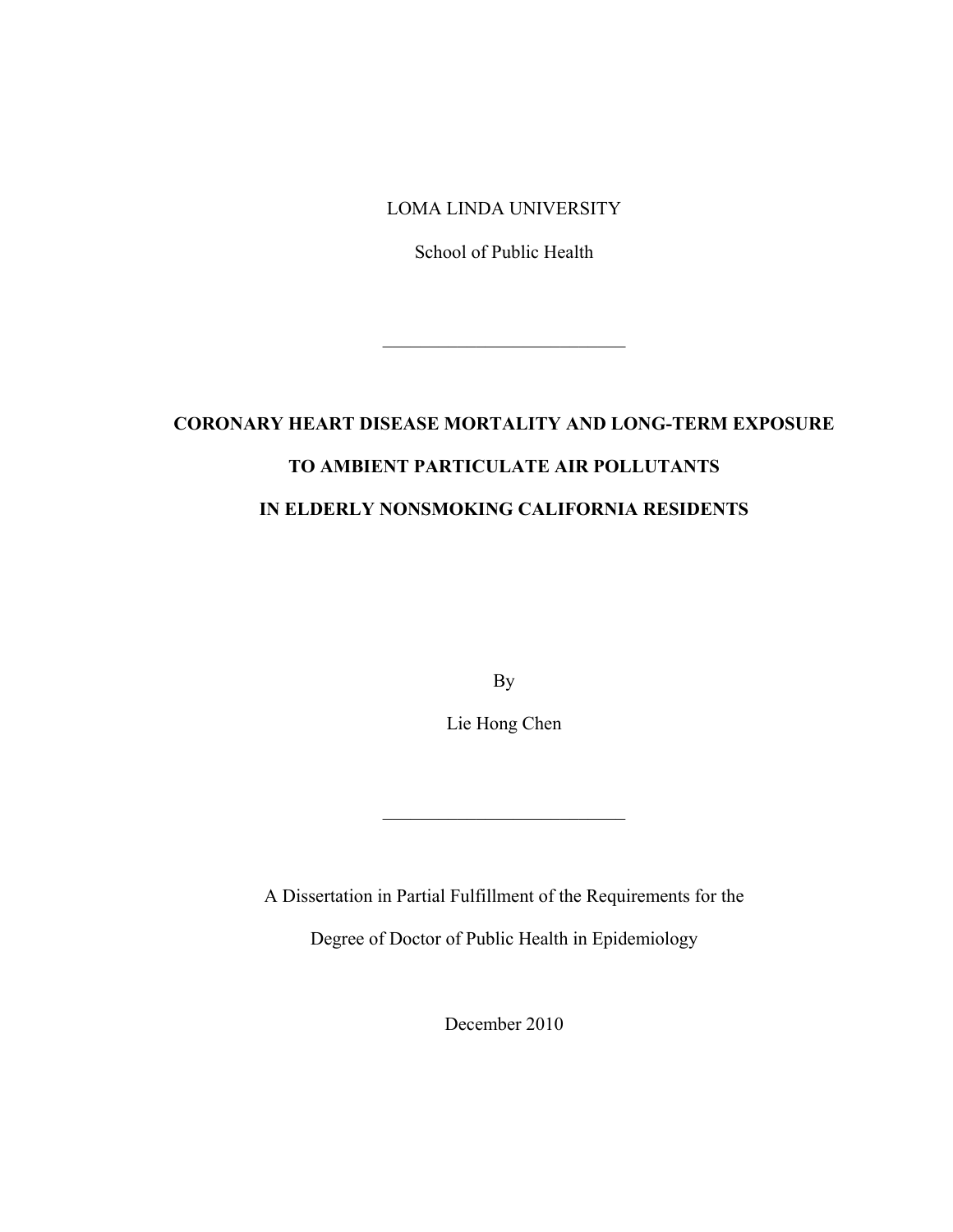UMI Number: 3434766

All rights reserved

INFORMATION TO ALL USERS The quality of this reproduction is dependent upon the quality of the copy submitted.

In the unlikely event that the author did not send a complete manuscript and there are missing pages, these will be noted. Also, if material had to be removed, a note will indicate the deletion.



UMI 3434766 Copyright 2011 by ProQuest LLC. All rights reserved. This edition of the work is protected against unauthorized copying under Title 17, United States Code.



ProQuest LLC 789 East Eisenhower Parkway P.O. Box 1346 Ann Arbor, MI 48106-1346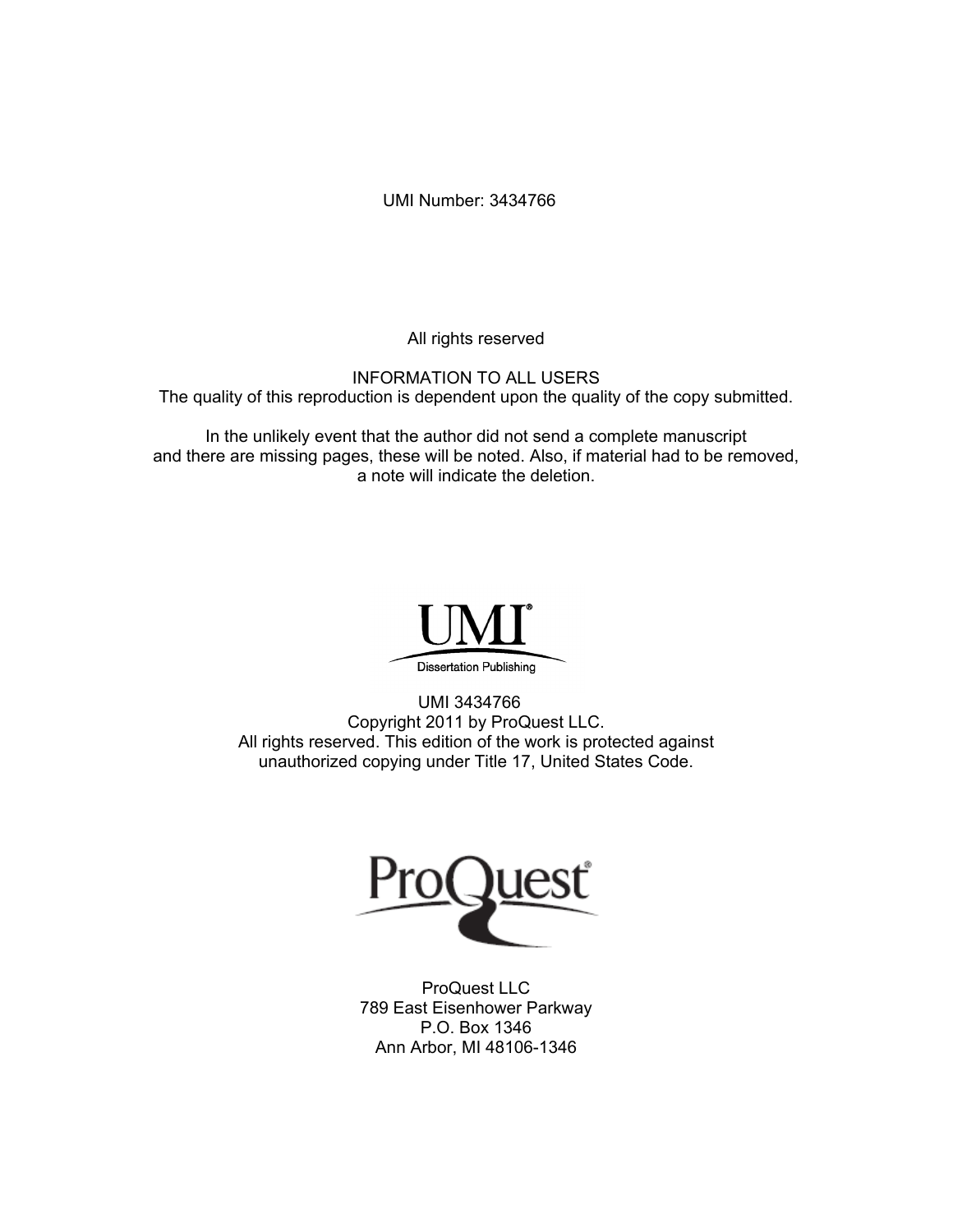Each person whose signature appears below certifies that this dissertation, in his/her opinion, is adequate in scope and quality as a dissertation for the degree Doctor of Public Health.

Synnove M.F. Knutsen, MD, MPH, PhD Professor & Chair, Department of Epidemiology & Biostatistics

W. Lawrence Beeson, DrPH, MSPH Associate Professor, Department of Epidemiology & Biostatistics

 $\mathcal{L}_\text{max}$  , and the contract of the contract of the contract of the contract of the contract of the contract of the contract of the contract of the contract of the contract of the contract of the contract of the contr

Samuel Soret, PhD, MPH Associate Professor & Chair, Department of Environmental & Occupational Health

 $\mathcal{L}_\mathcal{L} = \mathcal{L}_\mathcal{L} = \mathcal{L}_\mathcal{L} = \mathcal{L}_\mathcal{L} = \mathcal{L}_\mathcal{L} = \mathcal{L}_\mathcal{L} = \mathcal{L}_\mathcal{L} = \mathcal{L}_\mathcal{L} = \mathcal{L}_\mathcal{L} = \mathcal{L}_\mathcal{L} = \mathcal{L}_\mathcal{L} = \mathcal{L}_\mathcal{L} = \mathcal{L}_\mathcal{L} = \mathcal{L}_\mathcal{L} = \mathcal{L}_\mathcal{L} = \mathcal{L}_\mathcal{L} = \mathcal{L}_\mathcal{L}$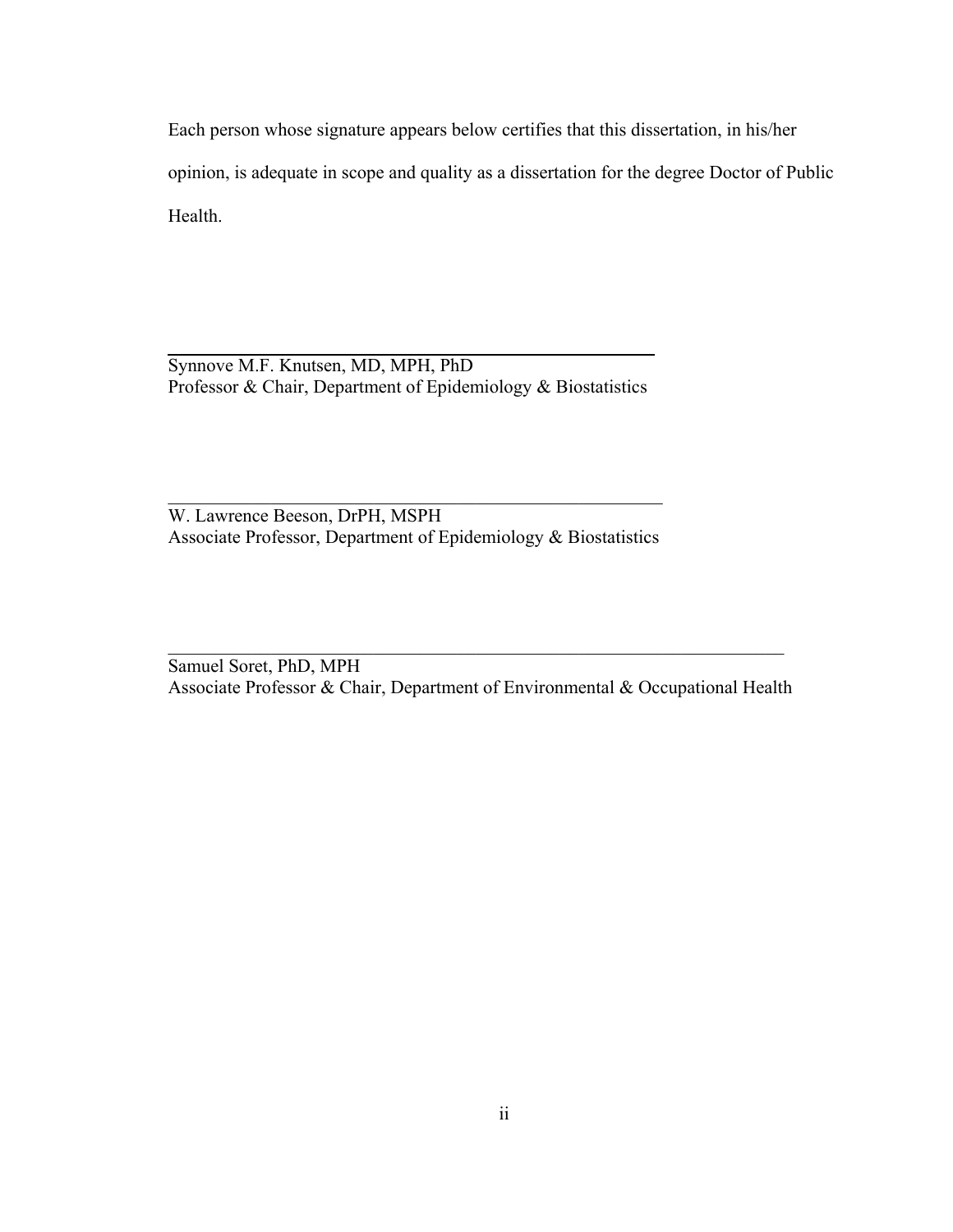# **ABSTRACT OF DISSERTATION**

Coronary Heart Disease Mortality and Long-Term Exposure to Ambient Particulate Air Pollutants in Elderly Nonsmoking California Residents

By

Lie Hong Chen

Doctor of Public Health in Epidemiology Loma Linda University, Loma Linda, California, 2010 Synnove M.F. Knutsen, Chair

The purpose of this study is to assess the effect of long-term concentrations of ambient PM on risks of all causes, cardiopulmonary, coronary heart disease (CHD), total cancer, and any mention of nonmalignant respiratory disease (NMRD) mortality.

The health effects of long-term ambient air pollution have been studied with up to 30 years of follow-up in the AHSMOG cohort, a cohort of 6,338 nonsmoking white California adults. Monthly concentrations of ambient air pollutants [particulate matter  $\leq$ 10 µm in aerodynamic diameter (PM<sub>10</sub>), Ozone (O<sub>3</sub>), sulfur dioxide (SO<sub>2</sub>), nitrogen dioxide (NO<sub>2</sub>) or particulate matter <2.5 µm in aerodynamic diameter (PM<sub>2.5</sub>)] were obtained from monitoring stations or airport visibility data (for  $PM_{2.5}$ ) and interpolated to ZIP code centroids of work and residence locations. All participants were asked to complete a detailed lifestyle questionnaire at baseline (1976). Follow-up information on environmental tobacco smoke and other personal sources of air pollution was available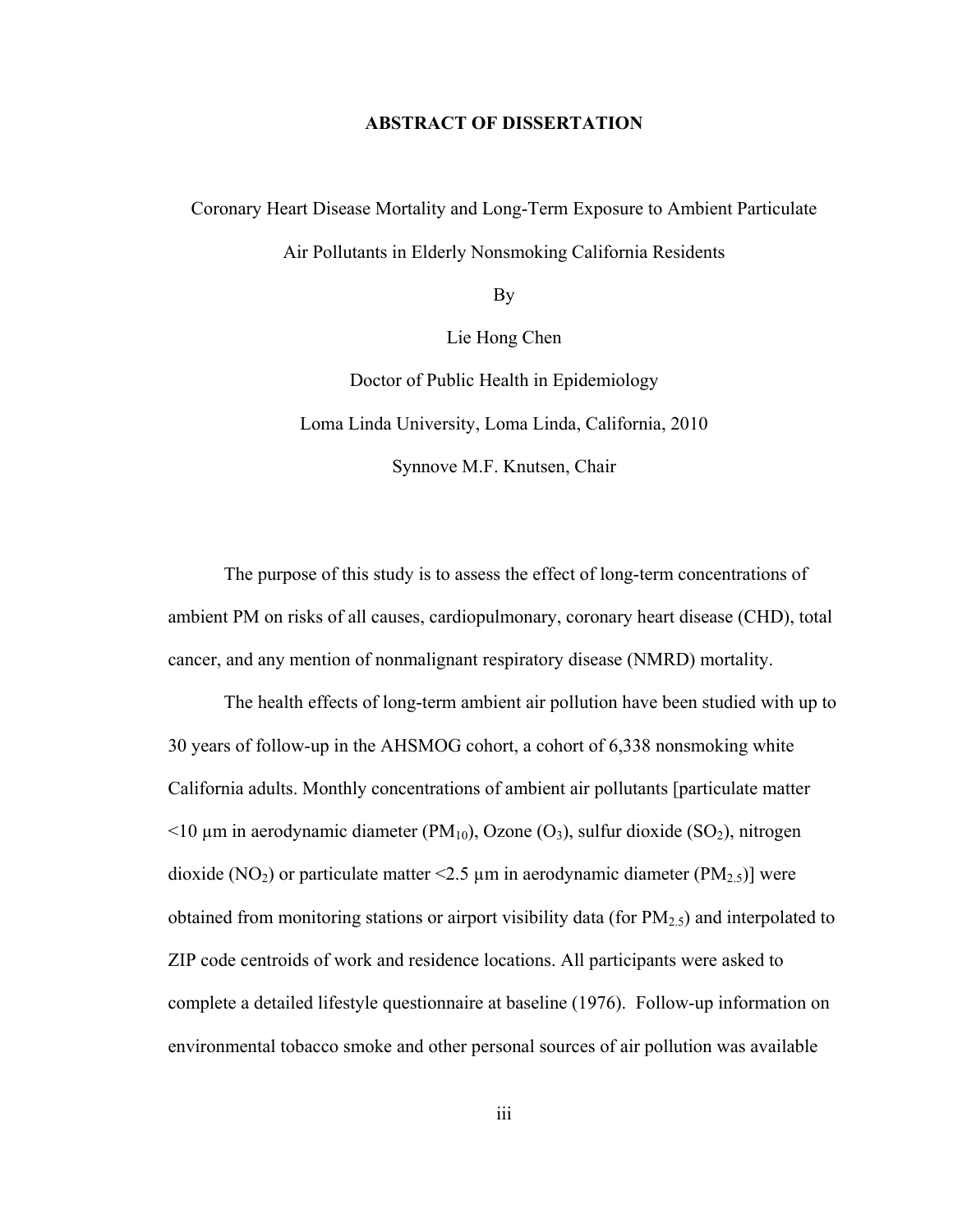from four subsequent questionnaires from 1977 to 2000.

In the AHSMOG cohort, each increment of 10  $\mu$ g/m<sup>3</sup> in PM<sub>10</sub> in two-pollutant models showed increased risks of fatal NMRD with the relative risk (RR) of 1.13 [95% confidence interval (CI), 1.04-1.22], 1.05 (95% CI, 0.98-1.13) or 1.06 (95% CI, 0.99-1.14) controlling for  $O_3$ ,  $NO_2$  or  $SO_2$ , respectively. Also the RR of cancer mortality for each increment of 30 days/year of PM<sub>10</sub> in excess of 100  $\mu$ g/m<sup>3</sup> was 1.16 (95% CI: 1.03-1.31).

In the AHSMOG airport subcohort ( $n=3,239$ ), the RR for fatal CHD with each 10  $\mu$ g/m<sup>3</sup> increase in PM<sub>2.5</sub> was 2.00 (95 % CI: 1.51, 2.64) in the two pollutant model with O<sub>3</sub> in females. Corresponding RR's for a 10 μg/m<sup>3</sup> increases in  $PM<sub>10-2.5</sub>$  and  $PM<sub>10</sub>$  were 1.62 and 1.45, respectively, in all females. No significant associations were found in males.

A positive association with fatal CHD was found with all three PM fractionsin females, but not in males. The risk estimates were more significant after adjustment for gaseous pollutants, especially  $O_3$ . The risk estimates were the highest for PM<sub>2.5</sub>. Also, increased risks of NMRD and cancer mortality were found with ambient levels of  $PM_{10}$ and gases  $(O_3, or SO_2)$ .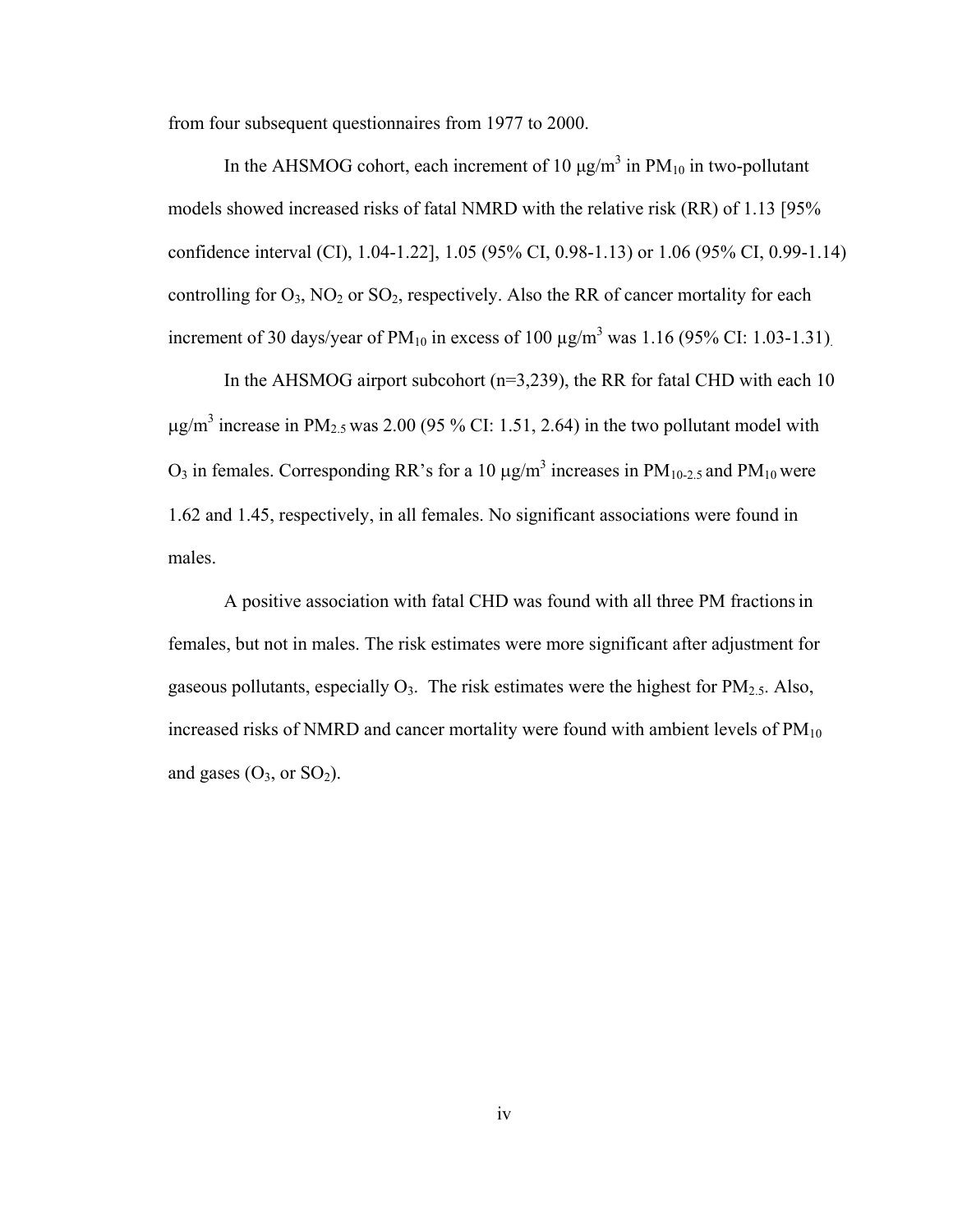# **CHAPTER 4**

# **SECOND PUBLISHABLE PAPER**

The Mortality and Long-Term Exposure to Ambient Air Pollution in Nonsmoking Adults

Lie Hong Chen, Synnove F. Knutsen, W. Lawrence Beeson, Sam Soret, David Shavlik, Mark Ghamsary Department of Epidemiology and Biostatistics, Loma Linda University, Loma Linda,

California, USA

*For submission to*: Epidemiology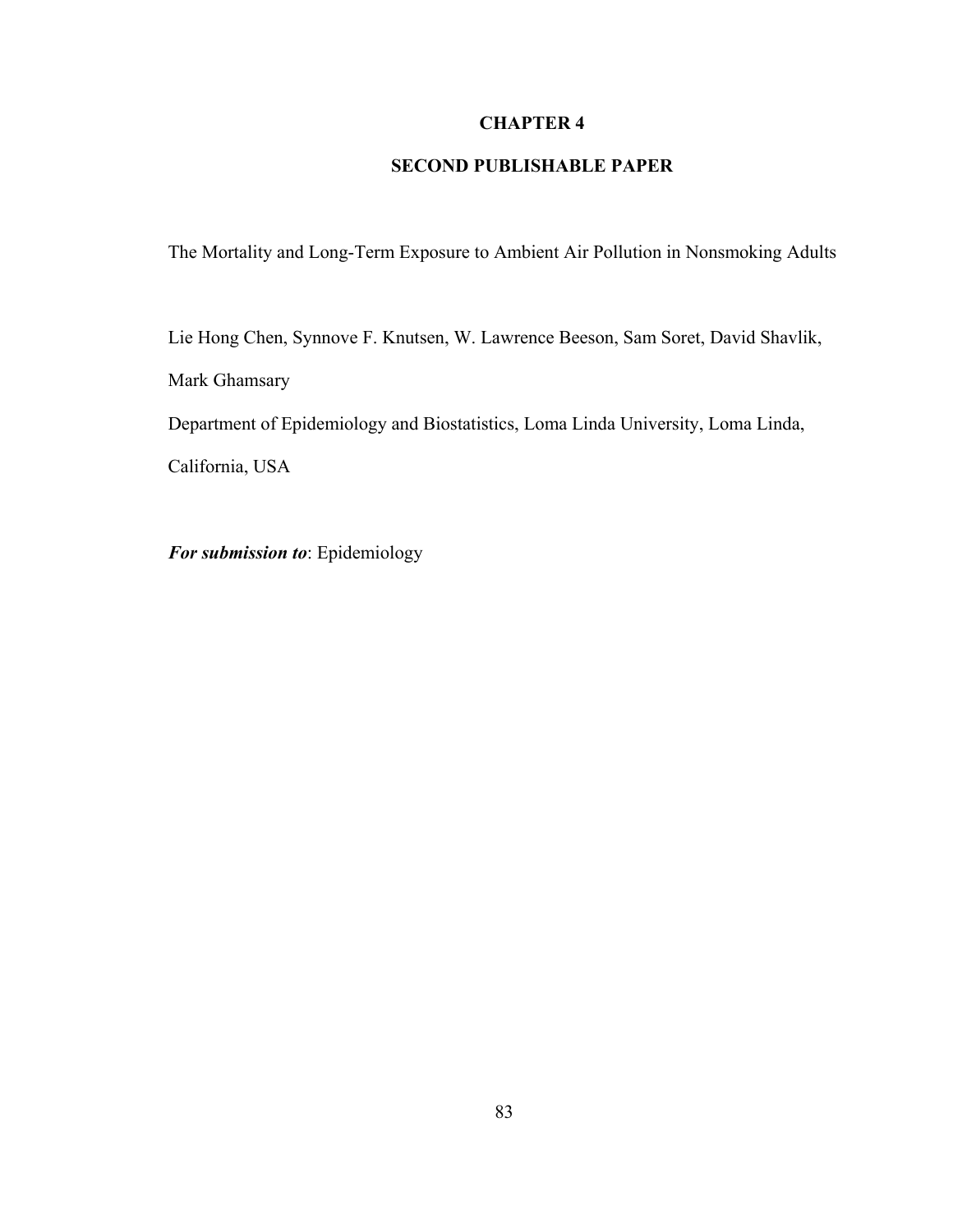# **A. Abstract**

An increasing number of studies have found elevated risk of all causes of deaths with short- and long-term exposure to ambient particulate matter (PM). The purpose of this study was to assess the effect of long-term ambient PM on mortality in a low risk population.

A cohort of 6,338 nonsmoking, non-Hispanic white adults was followed for almost 30 years. At baseline in 1977, a comprehensive lifestyle questionnaire was completed and the cohort was followed with periodic updates of residence and workplace. Exposure to environmental tobacco smoke (ETS) and other sources of air pollution were assessed through subsequent questionnaires in 1987, 1992, and 2000. Monthly concentrations of ambient air pollutants ( $PM_{10}$ , Ozone,  $SO_2$ , and  $NO_2$ ) were obtained from monitoring stations. Air pollution metrics were interpolated to ZIP code centroids of work and residence locations. Time-dependent Cox proportional hazard regressions in single and two-pollutant models were used for analyses over the period of 1973 to time of death or end of study for living subjects. The analyses were controlled for a number of potential confounders including lifestyle.

In two pollutant models, each increment of 10  $\mu$ g/m<sup>3</sup> for PM<sub>10</sub> was associated with an increased risk of fatal nonmalignant respiratory disease (NMRD) controlling for  $O_3$ , NO<sub>2</sub> or SO<sub>2</sub> with adjusted relative risk (RR) of 1.13 [95% confidence interval (CI), 1.04-1.22], 1.05 (95% CI, 0.98-1.13) or 1.06 (95% CI, 0.99-1.14), respectively. The highest RR of NMRD of 1.15 (1.03-1.29) was found for  $PM_{10}$  after controlling for hours per year in excess of 100 ppb  $O_3$  ( $O_{3e100}$ ). Also, for cancer death, an adjusted RR of 1.16 (95% CI, 1.03-1.31) was observed for each increment of 30 day/year when  $PM_{10}$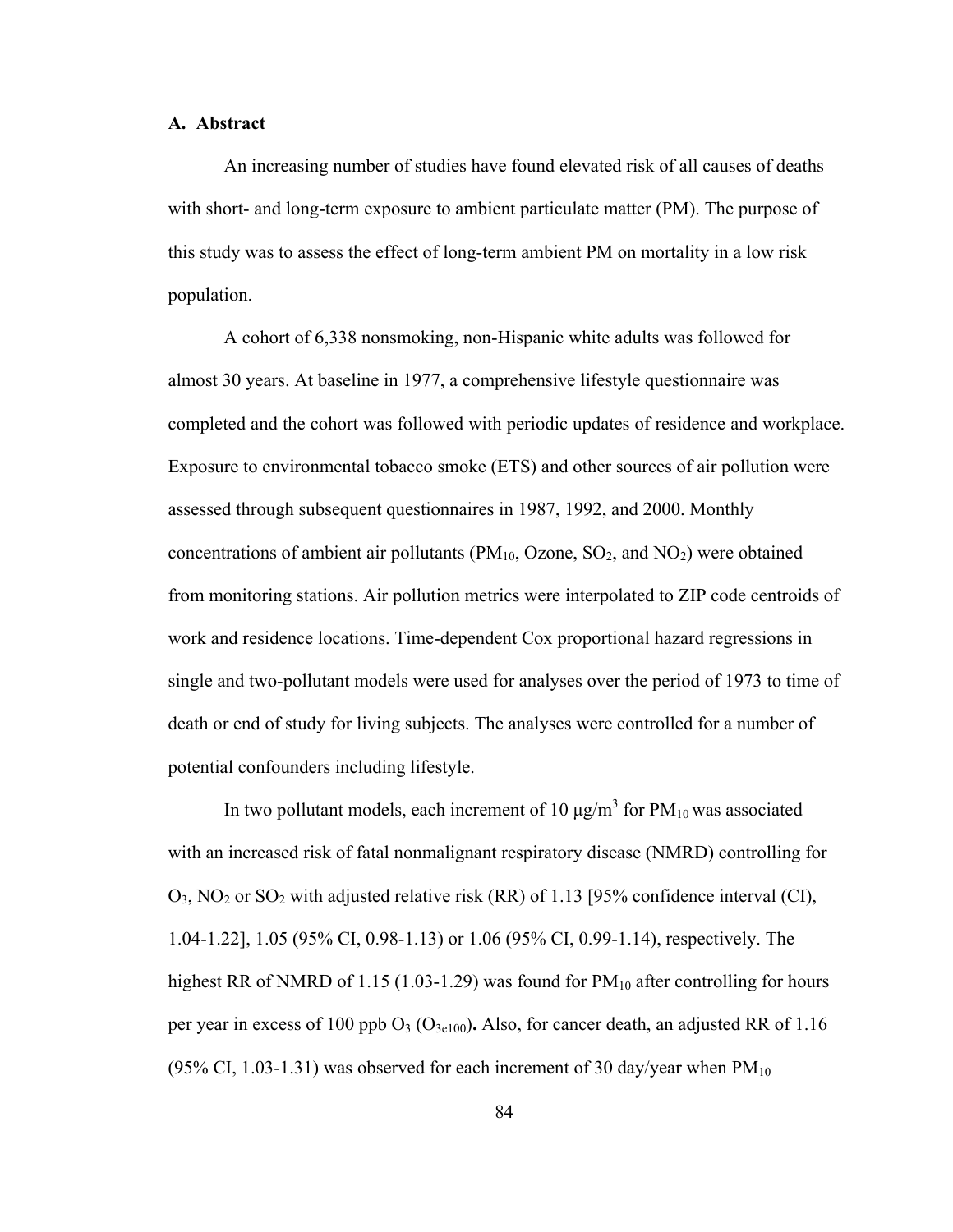exceeded 100  $\mu$ g/m<sup>3</sup> controlling for O<sub>3</sub>.

An increased risk of NMRD mortality was found to be associated with ambient levels of  $PM_{10}$ . Also an increased risk of total cancer mortality was found to be associated with ambient levels of  $PM_{10}$ . The risk estimates were strengthened when adjusting for gaseous pollutants. These findings could have great implication for policy regulation.

# **B. Introduction**

Short term time series studies have consistently provided evidence for harmful effects of particulate matter (PM) on all-causes mortality of (Dominici, McDermott, Zeger, & Samet, 2003; Samoli, et al., 2005; Wong, Vichit-Vadakan, Kan, & Qian, 2008; Zanobetti & Schwartz, 2009), cardiopulmonary disease (CPD) (Dominici, et al., 2003), and respiratory disease (Samoli, et al., 2005; Zanobetti & Schwartz, 2009) by using timescales from days to months. Many studies have also found increased risks of allcause mortality as well as deaths from CPD, ischemic heart disease (IHD), respiratory disease and respiratory cancer with chronic exposure to ambient PM (Abbey, et al., 1999; Dockery, et al., 1993; Jerrett, et al., 2005; McDonnell, Nishino-Ishikawa, Petersen, Chen, & Abbey, 2000; Pope, et al., 2004; Pope, et al., 1995), black smoke (BS), and nitrogen oxides ( $NO_x$ ) (Filleul, et al., 2005; Hoek, Brunekreef, Goldbohm, Fischer, & van den Brandt, 2002; Nafstad, et al., 2004).

The Adventist Health Study on the health effects of smog (AHSMOG) has previously found increases in mortality due to any mention of nonmalignant respiratory disease (NMRD), lung cancer in both genders (Beeson, Abbey, & Knutsen, 1998), all natural cause (ANC) mortality, CPD deaths in males (Abbey, et al., 1999; McDonnell, et al., 2000), and coronary heart disease (CHD) deaths in females (Chen, et al., 2005).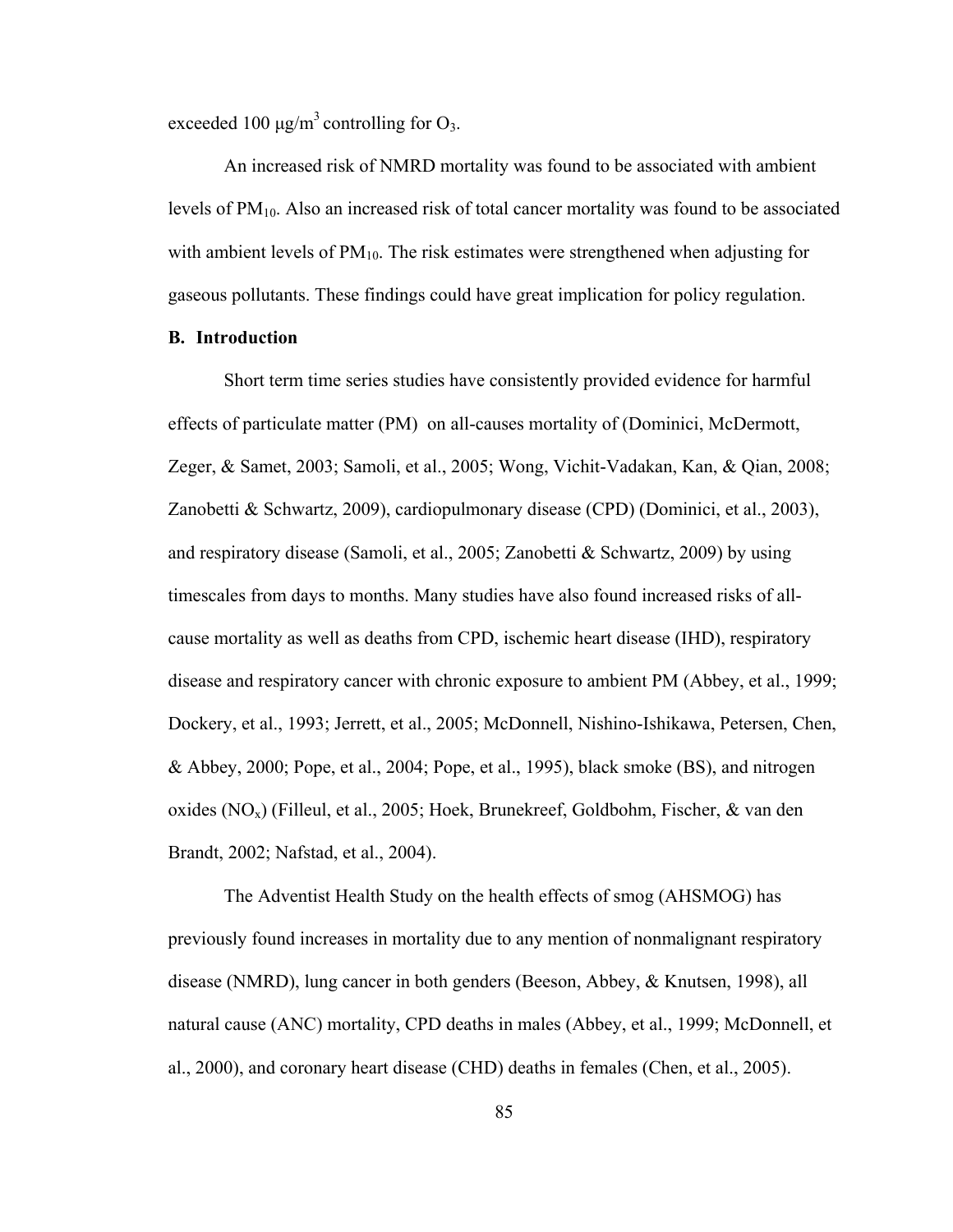Mortality ascertainment and exposure have recently been updated on the AHSMOG cohort through 2006. The purpose of this study was to assess the association between mortality of all-cause and cause-specific and long term ambient concentrations of PM<sub>10</sub> and other gaseous air pollutants using 30 years of follow-up.

#### **C. Materials and Methods**

# *1. Study Population*

The AHSMOG study began in April 1977 by enrolling 6,338 participants from the larger parent study of California Adventist [Adventist Health Study-1 (AHS-1) (n= 34,198)], a large cohort study of the relationship between lifestyle and risk of chronic disease (Beeson, Mills, Phillips, Andress, & Fraser, 1989). To be included in the AHSMOG study, subjects must be not currently smoking, non-Hispanic white aged 25 years or older at baseline and must have lived 10 years or longer within 5 miles of their 1976 neighborhood. All subjects satisfying these criteria were primarily selected from three large metropolitan air basins in California - San Francisco, South Coast, and San Diego air basins. In addition, a 13% random sample of 862 AHS-1 subjects was selected from the rest of California and these served as a low exposure reference population. This wide geographic spread of study subjects has assured large variation and wide ranges in concentrations of different ambient air pollutants.

As part of their enrollment in the AHS-1 in 1976, all participants completed a comprehensive mailed lifestyle questionnaire which included questions on years of education, anthropometric data, past and current cigarette smoking, current and past dietary habits, exercise patterns, and previous physician diagnosed chronic diseases (Beeson, et al., 1989). As part of the AHSMOG cohort, monthly residence and work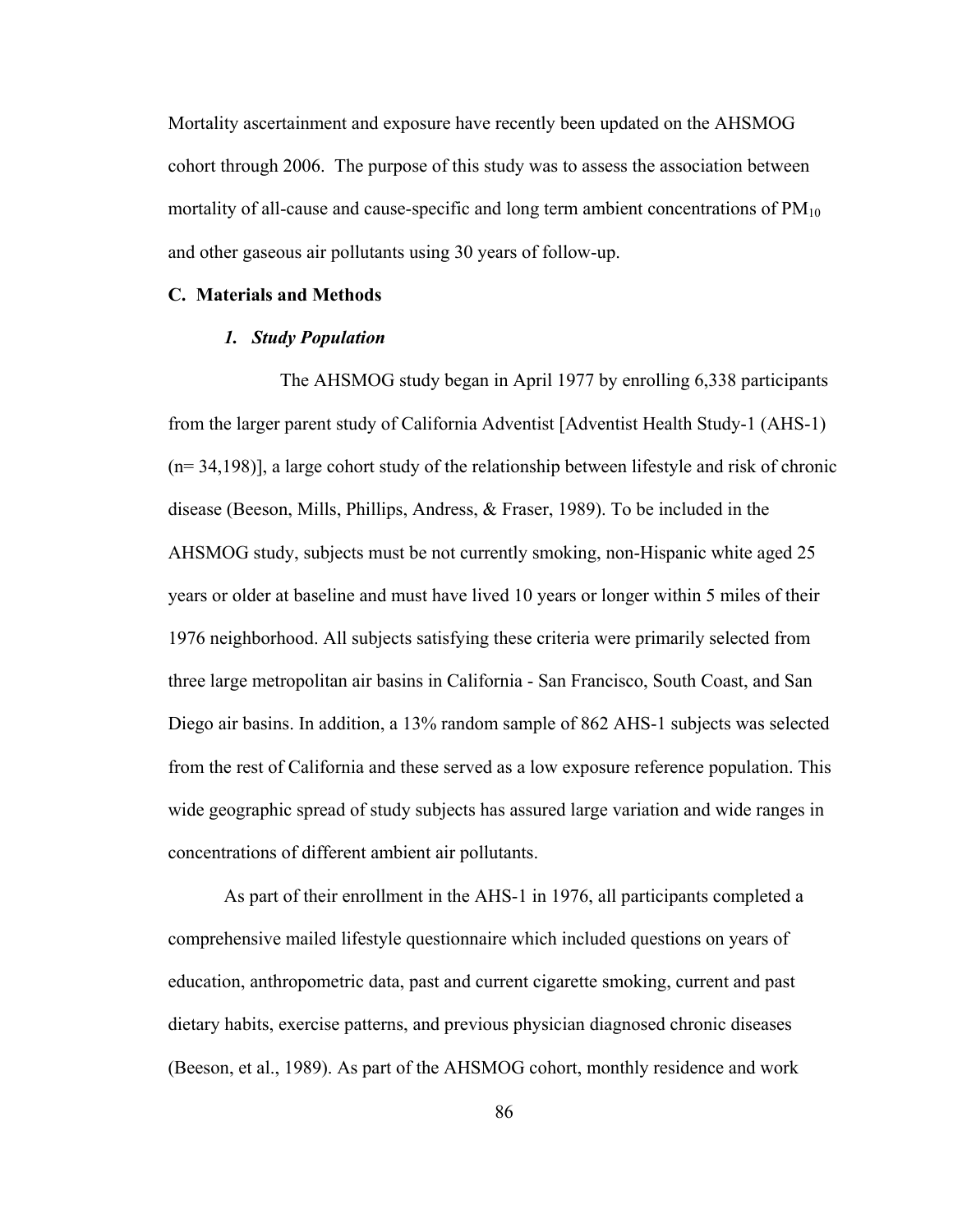location histories were obtained for each subject for the period January 1966 through December 2000 or until date of death or date of last contact by using mailed questionnaires (1977, 1987, 1992, 2000), tracing by telephone, and interviewing of surrogates (for deceased subjects). Only 29  $(< 0.01\%)$  persons were lost to follow-up with respect to vital status and these were censored at date of last contact for purposes of inclusion in risk sets. The follow-up questionnaires contained standardized questions on respiratory symptoms, now included as part of the American Thoracic Society (ATS) questionnaire (American Thoracic Society, 1995), and questions to ascertain lifestyle and housing characteristics pertinent to relative exposure to ambient air pollutants as well as occupational exposures to dust and fumes and indoor sources of air pollution, including environmental tobacco smoke (ETS).

#### *2. Estimation of Ambient Air Pollution Concentrations.*

Estimates of monthly ambient concentrations of PM less than 10 µm in aerodynamic diameter (PM<sub>10</sub>), number of days of PM<sub>10</sub> concentrations above 100  $\mu$ g/m<sup>3</sup> per year (PM<sub>10e100</sub>), ozone (O<sub>3</sub>), number of hours of O<sub>3</sub> concentrations above 100 ppb per year  $(O_{3e100})$ , sulfur dioxide  $(SO_2)$ , and nitrogen dioxide  $(NO_2)$  were established for study participants for 1973-2000 using fixed site monitoring stations. The detailed methods for estimating ambient air pollutants for study participants have been described elsewhere (Abbey, Hwang, Burchette, Vancuren, & Mills, 1995; Abbey, Mills, Petersen, & Beeson, 1991; Abbey, Ostro, Fraser, Vancuren, & Burchette, 1995). Briefly, monthly indices of ambient air pollutant concentrations at 348 monitoring stations throughout California were assigned to geographic ZIP code centroids using Inverse Distance Weighted (IDW) interpolation according to home and work location histories of study participants. These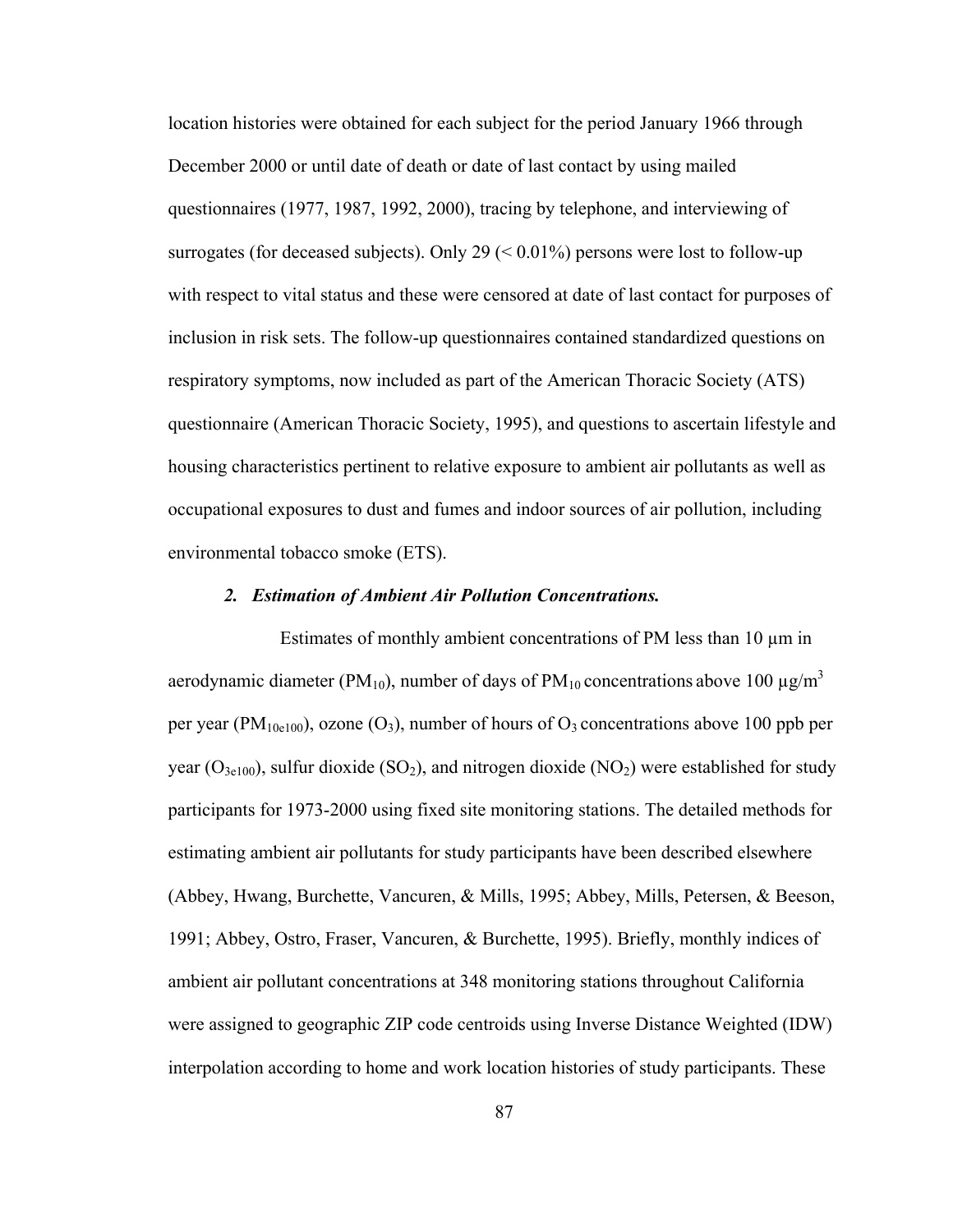were cumulated and then averaged over time. Interpolations were restricted to ZIP code centroids within 50 km of a monitoring station and were not allowed to cross barriers to airflow or other topographic obstructions in excess of 250 m above the surrounding terrain. Concentrations of  $PM_{10}$  prior to 1987 were estimated using site- and seasonspecific regressions based on total suspended particles (TSP) (Abbey, Hwang, et al., 1995). Since 1987, directly monitored  $PM_{10}$  has been used. After year 2000, concentration data for  $PM_{10}$  and  $O_3$  were further extended to 2006 by implementing spatial interpolation methods in a GIS environment (ArcGIS 9.3, ESRI, Redlands, California) in order to derive exposure estimates for the year 2000 residential locations of subjects. Air pollution exposure estimates derived using the pre-2000, non-GIS methods and those produced through the GIS based interpolation method were compared for the years 1999 -2000 and showed a very high correlation  $(r=0.95)$ . Thus, the GIS based interpolations were used for assessing exposure to ambient air pollution from 2000 to 2006.

#### *3. Ascertainment of Deaths*

Deaths were ascertained through 2006 using record linkage with both the California death certificate files and the National Death Index (NDI). In addition, our tracing procedures also included examination of church records (Beeson, et al., 1989). Each death certificate was coded according to the ICD-9 and ICD-10 codes by a state certified nosologist who was blinded to the exposure status of the subject. Since 1998, the cause of death was obtained from the NDI database. A total of 3,230 deaths (2012 in females and 1218 in males) were identified as having ANC's death (ICD-9: 1-799; ICD-10: A00-R99). Specific causes of death with their ICD-9 and ICD-10 codes used in the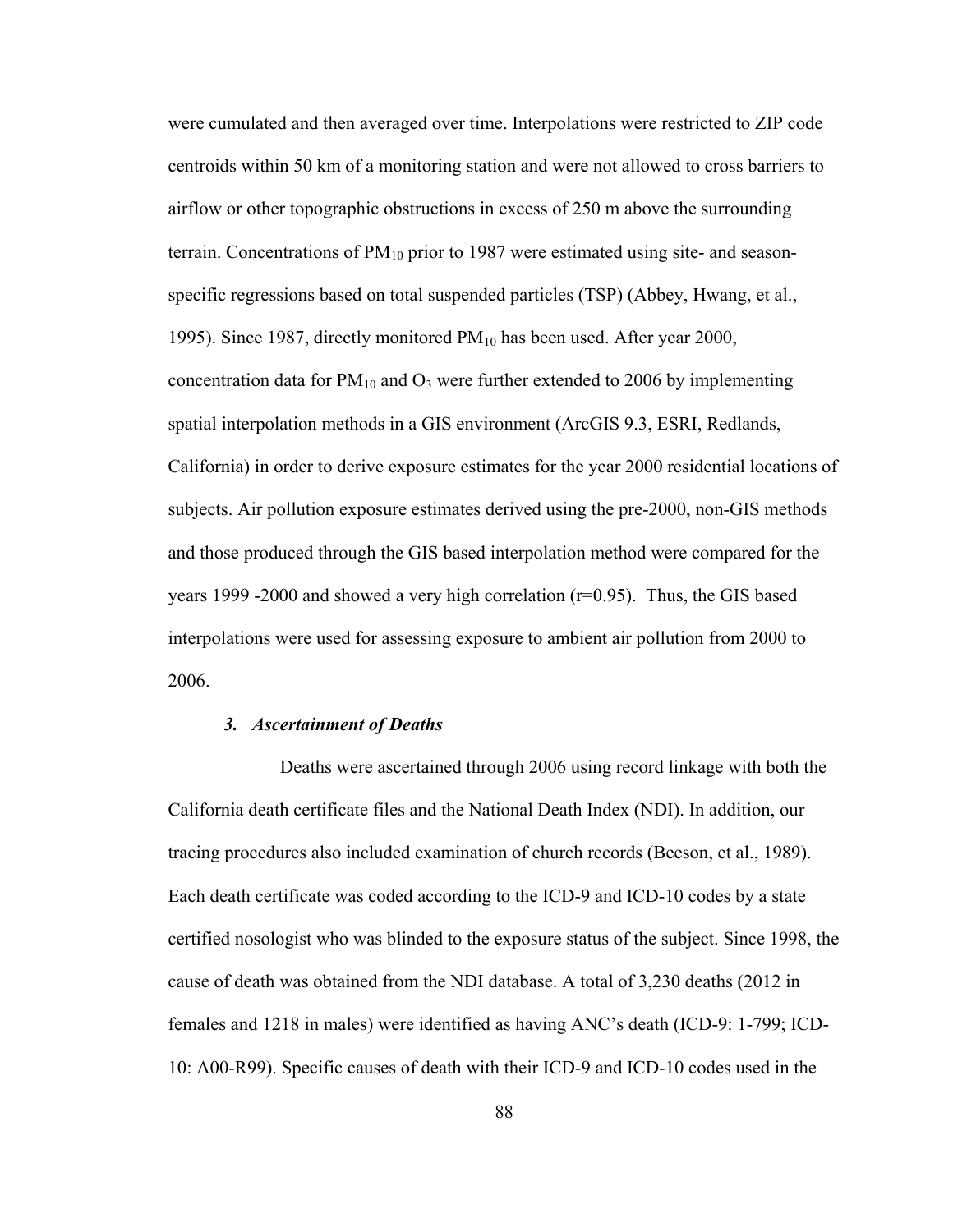study included : CPD (ICD-9: 401-440 and 460-519; ICD-10: I10-I70 and J00-J98), CHD (ICD-9: 410-414; ICD-10: I20-I25), total cancer (ICD-9: ICD9:140-172, 174-209; ICD-10: C00-C43 and C45-C97), and any mention of NMRD (ICD-9: 460-519; ICD-10: J00- J98) (Table 4.1).

### *4. Statistical Analysis*

Time-dependent Cox proportional-hazards regression modeling was used to study associations between pollutants  $(PM_{10}, O_3, SO_2)$  and  $NO_2)$  and cause-specific mortality with attained age as the time variable (Greenland, 1989). Measures for most of the pollutants were available only from 1973. To standardize the exposure window preceding the fatal event, a monthly average from1973 to the date of censoring was selected as the time period of exposure for all death categories except cancer, CPD, and CHD mortality. For total cancer mortality, a 3-year lag was used. This lag averaged the pollutant only up to the 3 years prior to the date of censoring because of the expected long latency period between the exposure and incidence of cancer. For CPD and CHD mortality, a 4-year moving average of the ambient air pollutant level for the period directly preceding each age risk set with 1 month lag was used as the exposure variable. The last month before event was excluded to avoid measuring short-term effects. Participants who did not die were censored at the end of follow-up or at the time of last contact if they were lost for follow-up. The different air pollutants were entered into the statistical model as continuous variables.

The basic multivariable model included past pack-years of cigarette smoking, body mass index (BMI), and years of education. Additional candidate variables for inclusion in the final model were selected based on literature search in addition to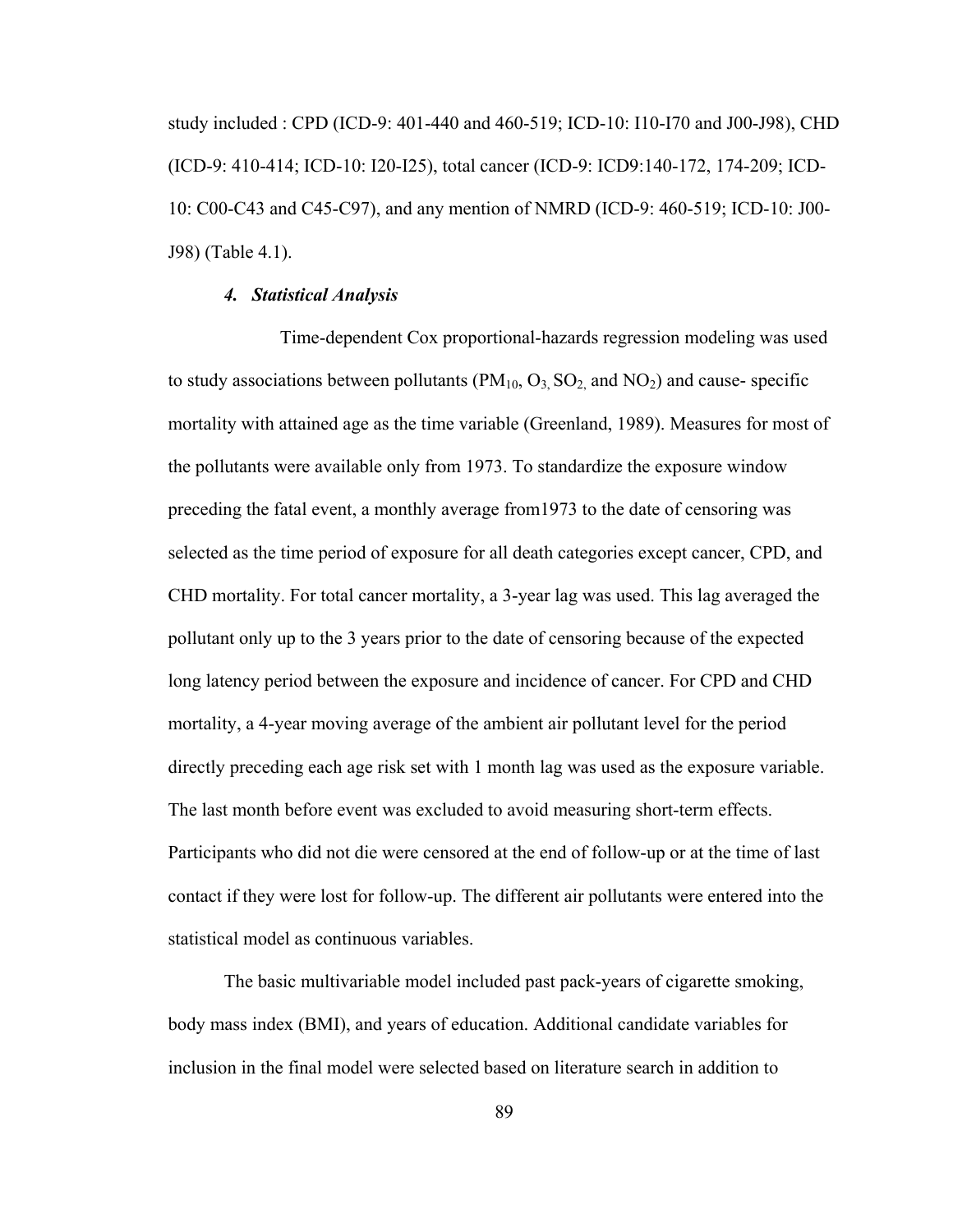specially identified risk factors in this population and included years lived or worked with a smoker (ETS), total physical activity at baseline, history of hypertension at baseline, exposure to dust/fumes at work, frequency of eating nuts (Fraser, Sabate, Beeson, & Strahan, 1992), number of glasses of water per day (Chan, Knutsen, Blix, Lee, & Fraser, 2002), time spent outdoors, frequency of meat consumption  $\leq 1/wk$  vs.  $1+\langle wk \rangle$ (Kontogianni, Panagiotakos, Pitsavos, Chrysohoou, & Stefanadis, 2008) and hormone replacement therapy (HRT). These candidate variables were entered into the basic multivariable model one at a time to assess their impact on the main effect. None of the candidate variables changed the RR's for the specific air pollutant more than 10% and were therefore not included in the final model (Greenland, 1989). For any mention of NMRD and total cancer mortality, the basic model also included ETS.

Sensitivity analyses were performed by including individuals in the analysis with these prevalent diseases mentioned above and with the disease in question added to the statistical model as a dichotomous indicator variable for each disease, indicating having that disease (code=1) or not (code=0). The RRs of the air pollutants did not change significantly and tended to be similar or somewhat weaker, but with narrower CI. In addition, we found that the levels of PM pollutants used in this study had declined from 1973 to 2006 (Chen, et al., 2005) and we therefore included a variable for calendar time to adjust for possible changes in PM composition over time.

The proportional hazard assumption was checked by examining log[-log(survival)] curves versus time (attained age) as well as the product term of each respective variable in the final model with the log of the time variable (Greenland, 1989). Each of these interaction terms had a p-value greater than 0.05 based on the Wald statistic, indicating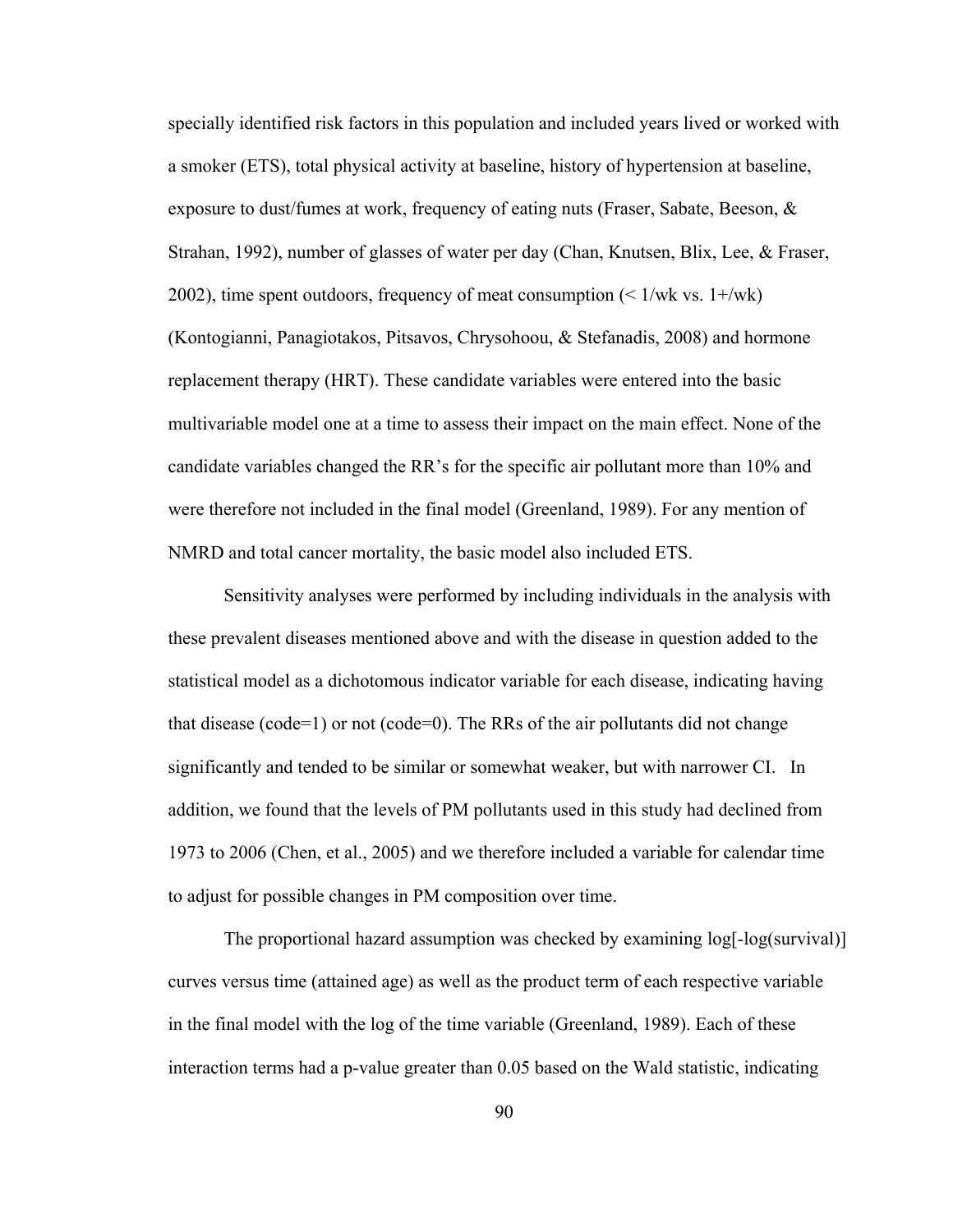that the proportional hazards assumption was not seriously violated. This was supported further by visual inspection of the log [-log(survival)] plots.

The same time dependent multivariable Cox proportional hazards regression models were further used to study the associations in two-pollutant models of  $PM_{10}$  with each of the gases  $(O_3, SO_2, and NO_2)$  for mortality from broad categories of causes. The interactions between two individual pollutants were evaluated for inclusion in the final model based on whether they changed the RR's more than 10% or not. None of the terms met this criterion (Greenland, 1989).

## **D. Results**

A total of 1508 subjects (980 females, 528 males) were excluded in the primary analysis because of a history of CHD, stroke, diabetes, cancer and/or COPD at baseline. These subjects with comorbidities were later added in the sensitivity analyses. Thus, a total of 4,830 subjects (3,080 females, 1,750 males) were included for the primary analyses.

Table 4.1 shows the numbers and percentages of specific deaths by cause categories from 1977 to 2006 in the ostensibly healthy AHSMOG cohort. Compared to our earlier follow-up (Abbey, et al., 1999), the additional 6 years of follow-up resulted in approximately 35% increase in number of deaths in each specific mortality cause category. By the end of 2006, a total of 2,159 deaths occurred from ANC, 1,312 from CPD, 536 from CHD, 404 from cancers and 205 from any mentioned nonmalignant respiratory diseases. Baseline characteristics of the study population are given in Table 4.2. Those who died from ANC were older, less educated, and more likely to have hypertension. A lower proportion of ANC cases ate nuts 1 to 4 times per week and drank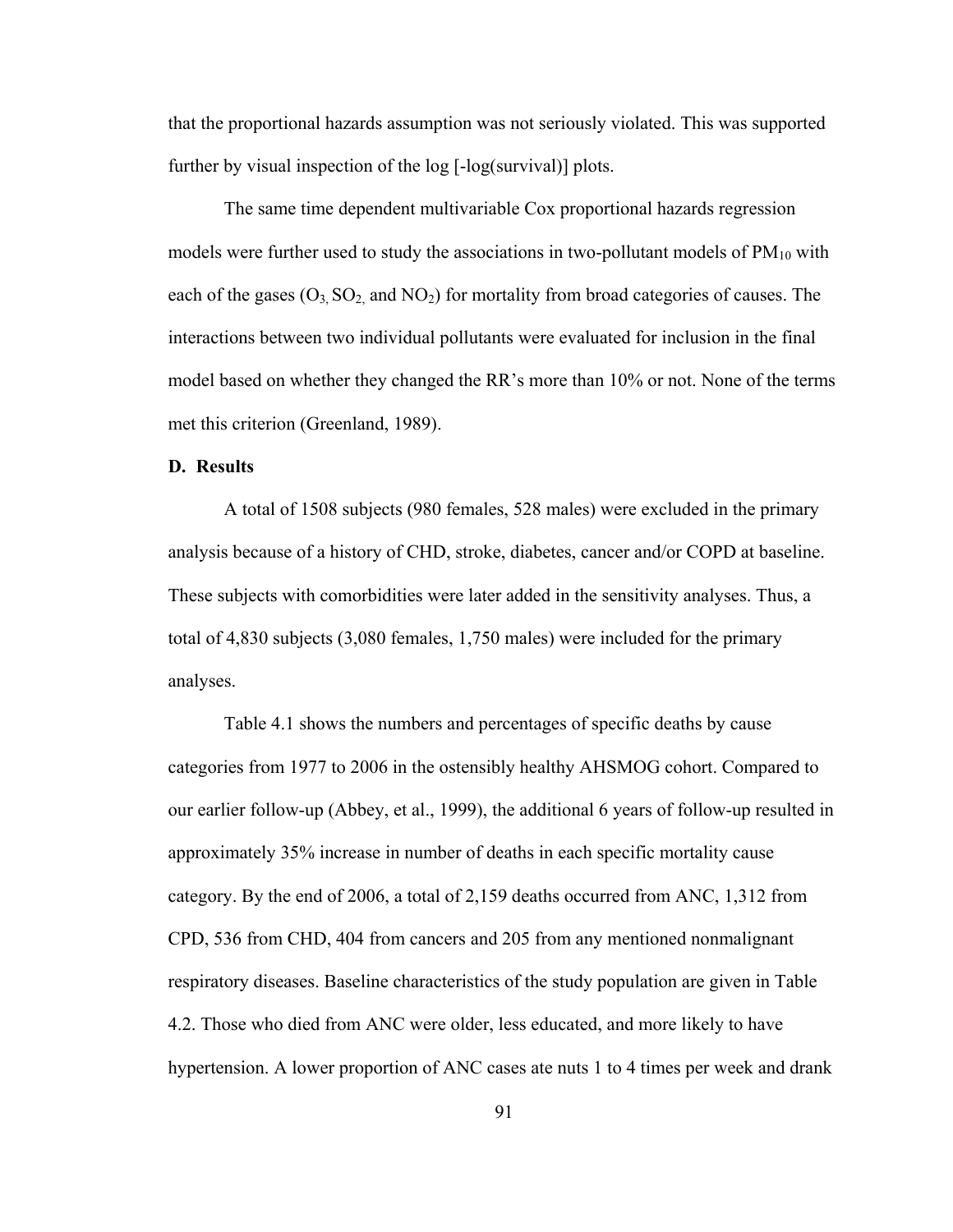water less than 2 glasses per day compared to the non-cases. A lower proportion of ANC death cases had ETS. The mean concentrations of pollutants  $(PM_{10}$ , gaseous) in the AHSMOG cohort (Figure 4.1 to Figure 4.6) and correlation of pollutants from 1973 through the month of censoring are provided in Table 4.3. The correlations of  $PM_{10}$  with  $O_3$ , especially PM<sub>10e100</sub> with  $O_{3e100}$ , were stronger than those with NO<sub>2</sub> and SO<sub>2</sub>.

## *1. All Natural Cause Mortality*

In single-pollutant models, a positive, but non-significant, relationship was found between each increment of 10  $\mu$ g/m<sup>3</sup> PM<sub>10</sub> and risk of ANC mortality (Table 4. 4). This relationship became stronger and borderline significant when mean  $O_3$  concentration was added in two-pollutant models [1.04 (95% confidence interval (CI): 1.00-1.09)]. However, this was not the case for  $NO_2$  and  $SO_2$  (Table 4.5).

#### *2. Cardiopulmonary Disease Mortality*

In single-pollutant models, no association was found between  $PM_{10}$  and risk of fatal CPD (Table 4.4). The relationship became positive and stronger in twopollutant models with  $O_3$ , but not with the other gaseous pollutants (NO<sub>2</sub>, and SO<sub>2</sub>). The association between  $PM_{10}$  and fatal CPD was the strongest in the two-pollutant model with O<sub>3</sub> e100 [RR of 1.07 (95% CI: 1.00-1.14)] (Table 4.5).

#### *3. Coronary Heart Disease Mortality*

In single-pollutant models, a weak positive, but non-significant, relationship was found between each pollutant  $(PM_{10}$ ,  $NO<sub>2</sub>$  and  $SO<sub>2</sub>$ ) and risk of fatal CHD, except for  $O_3$  (Table 4.4). The relationship between  $PM_{10}$  and fatal CHD was strengthened when  $O_3$  e100 was added to the model [RR=1.09 (95% CI: 0.98-1.20)]. It was virtually unchanged when  $O_3$  was added to the model. Adding mean  $O_3$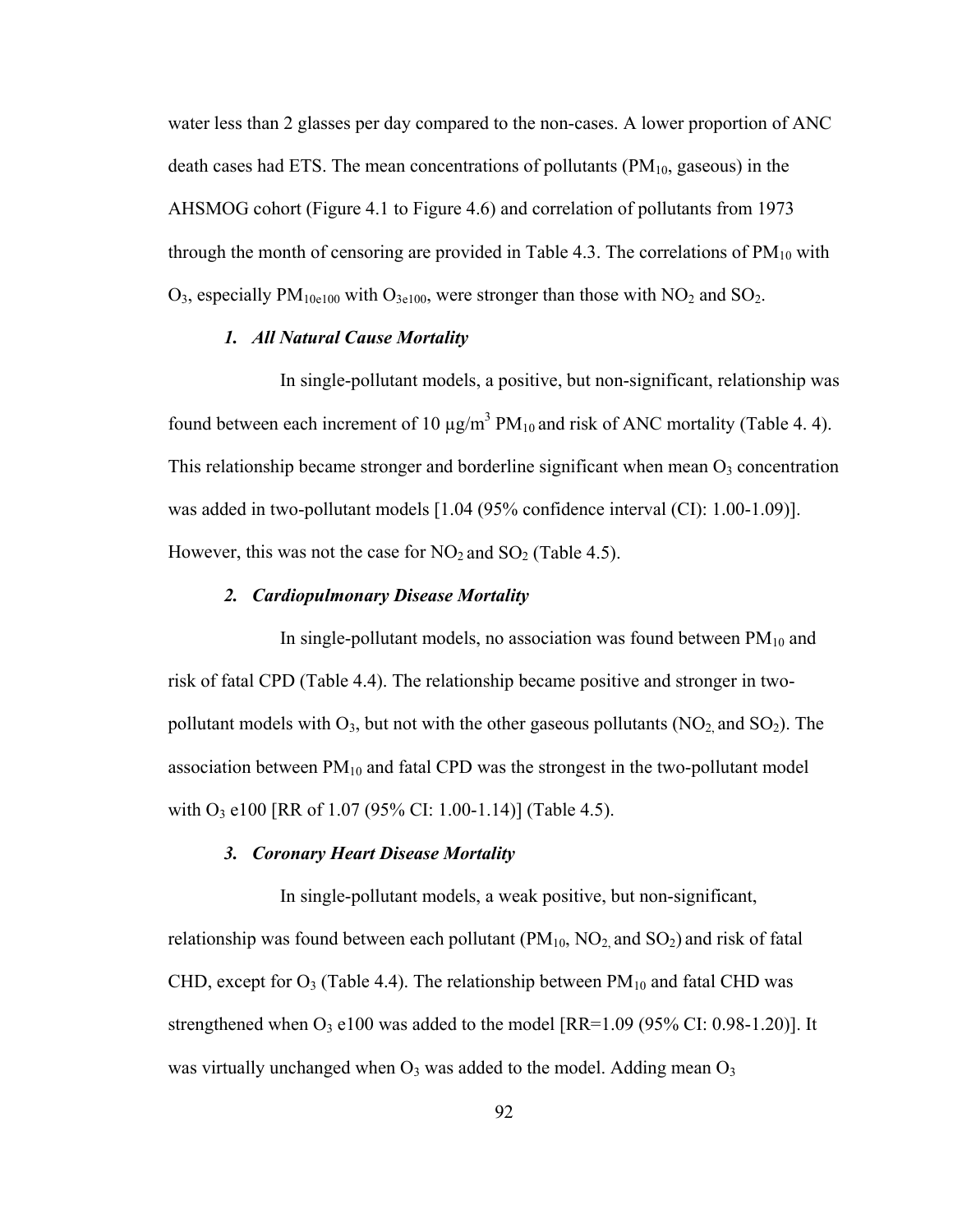concentration or other gaseous pollutants ( $NO<sub>2</sub>$  or  $SO<sub>2</sub>$ ) did not change the effect of  $PM<sub>10</sub>$ and fatal CHD with RR of  $1.09$  (95% CI: 0.98-1.20) after O<sub>3</sub> e100 was added (Table 4.5).

## *4. Total Cancer Mortality*

 In single-pollutant models, a positive, but non-significant, relationship was found between each pollutant ( $PM_{10}$ ,  $SO_2$ , and  $NO_2$ ) and risk of cancer death, except for  $O_3$  (Table 4.4). The association between  $PM_{10}$  and risk of cancer death became stronger and significant in two pollutant models with  $O_3$ , but not with  $O_{3e100}$  in the model. The strongest relationship in the model was found between  $PM_{10e100}$  (adjusted for O<sub>3</sub>) and cancer with RR of 1.16 (95% CI: 1.03-1.31) (Table 4.5).

# *5. Any Mention of Nonmalignant Respiratory Disease Mortality.*

 In single-pollutant models, a positive and borderline significant relationship was found between  $PM_{10}$  and any mention of NMRD deaths as well as for  $NO<sub>2</sub>$  and  $SO<sub>2</sub>$ , but not for  $O<sub>3</sub>$  (Table 4.4). However, the relationship with  $PM<sub>10</sub>$  became significant in two-pollutant models  $[(PM_{10}: RR=1.13 (95\% CI: 1.04-1.22)$  with  $O_3]$ ; and  $O_{3e100}$  [(PM<sub>10</sub>: RR=1.15 (95%CI: 1.03-1.29) with  $O_{3e100}$  as well as PM<sub>10</sub> e100 [RR=1.14]  $(95\%CI: 1.02-1.27)$  with O<sub>3</sub>] (Table 4.5).

#### **E. Discussion**

With 30 years of AHSMOG cohort follow up, we found that long-term exposure to ambient concentrations of air pollutants ( $PM_{10}$ ,  $NO_2$ , and  $SO_2$ ) were associated with increased mortality. Relative risks were generally small. Statistically significant associations between  $PM_{10}$  exposure and mortality by any mention of nonmalignant respiratory causes and cancer were found after adjusting for  $O<sub>3</sub>$  with strongest effect for NMRD controlled for  $O_{3e100}$ . Relative risks were also non-significantly increased for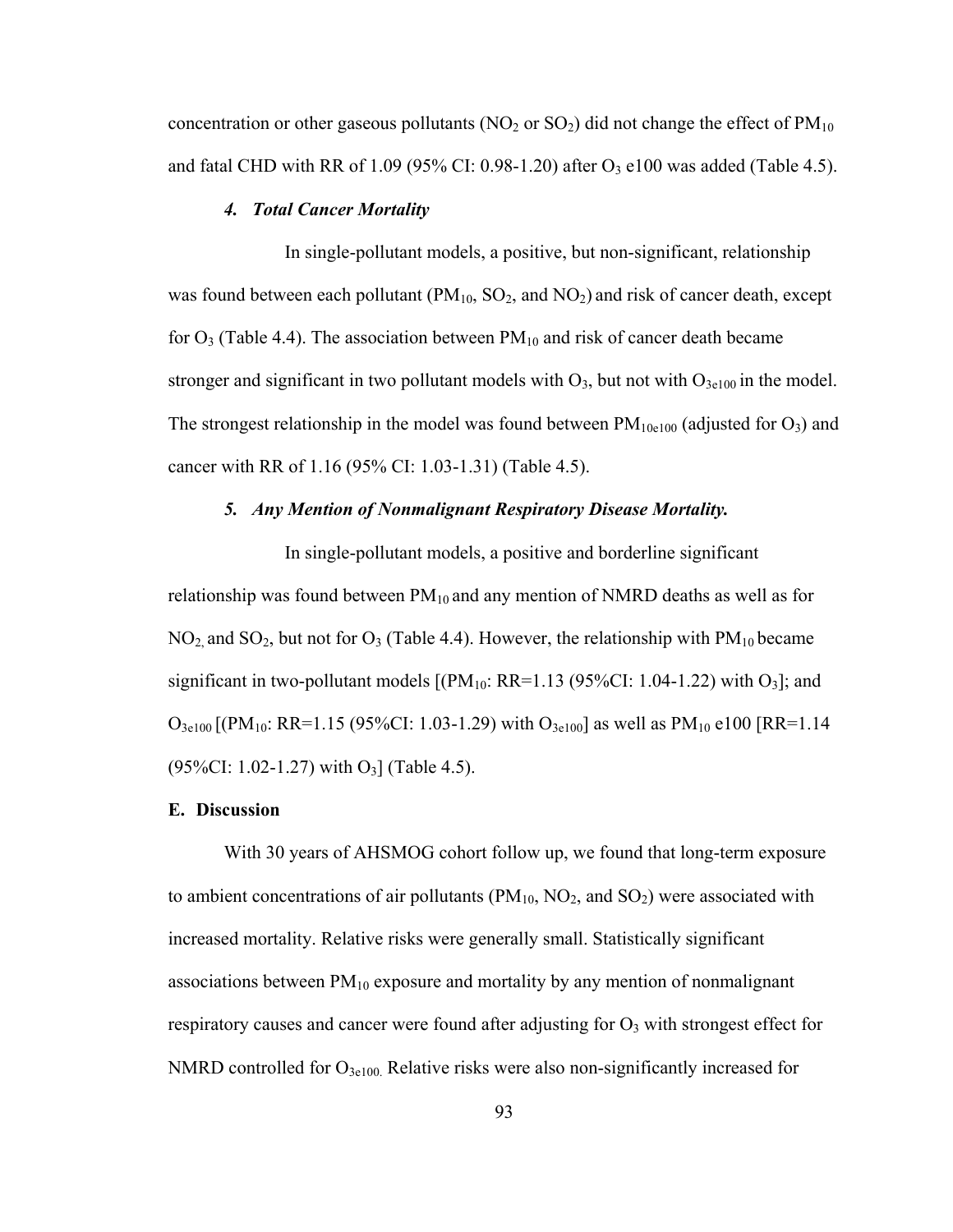ANC mortality as well as mortality from CPD and CHD. The strongest association was found between  $PM_{10}$  and mortality by any mention of nonmalignant respiratory causes controlled for  $O_{3e100}$ .

Many long-term studies have found increased risks of all-cause mortality and mortality from broad categories of causes with PM, especially with fine PM ( $PM<sub>2.5</sub>$ ). Unfortunately, we do not have  $PM_{2.5}$  estimates for entire AHSMOG cohort and therefore, we cannot directly compare our results with results published from two US long-term studies – the Harvard Six Cities (Dockery, et al., 1993) and the American Cancer Society (ACS) (Pope, et al., 1995). The Harvard Six Cities Study included 8000 adults living in six US cities with a 14- to 16-year prospective follow-up, representing a wide range of pollution exposure. Although the Six Cities Study reported  $PM_{10}$  and other pollutants that we have addressed, their pollutants were limited to six centrally located air pollution monitoring sites. The same estimate was assigned to all participants living in the same community and, therefore, the study had less ability to differentiate between specific pollutants.

The Harvard Six Cities study reported that the RRs for ANC mortality and mean concentrations of PM<sub>10</sub> were 1.27 for a difference of 28.3  $\mu$ g/m<sup>3</sup> when comparing mostpolluted with least-polluted areas. This effect is greater than the observed in our study with an effect of 1.04 per increment of 10  $\mu$ g/m<sup>3</sup>. The Six Cities and the ACS studies have also reported a positive association between deaths of cardiovascular disease and CPD, and long-term exposure to ambient PM, but mostly limited to  $PM_{2.5}$ . The Washington University-EPRI veterans cohort study (Lipfert, et al., 2000), in which all

94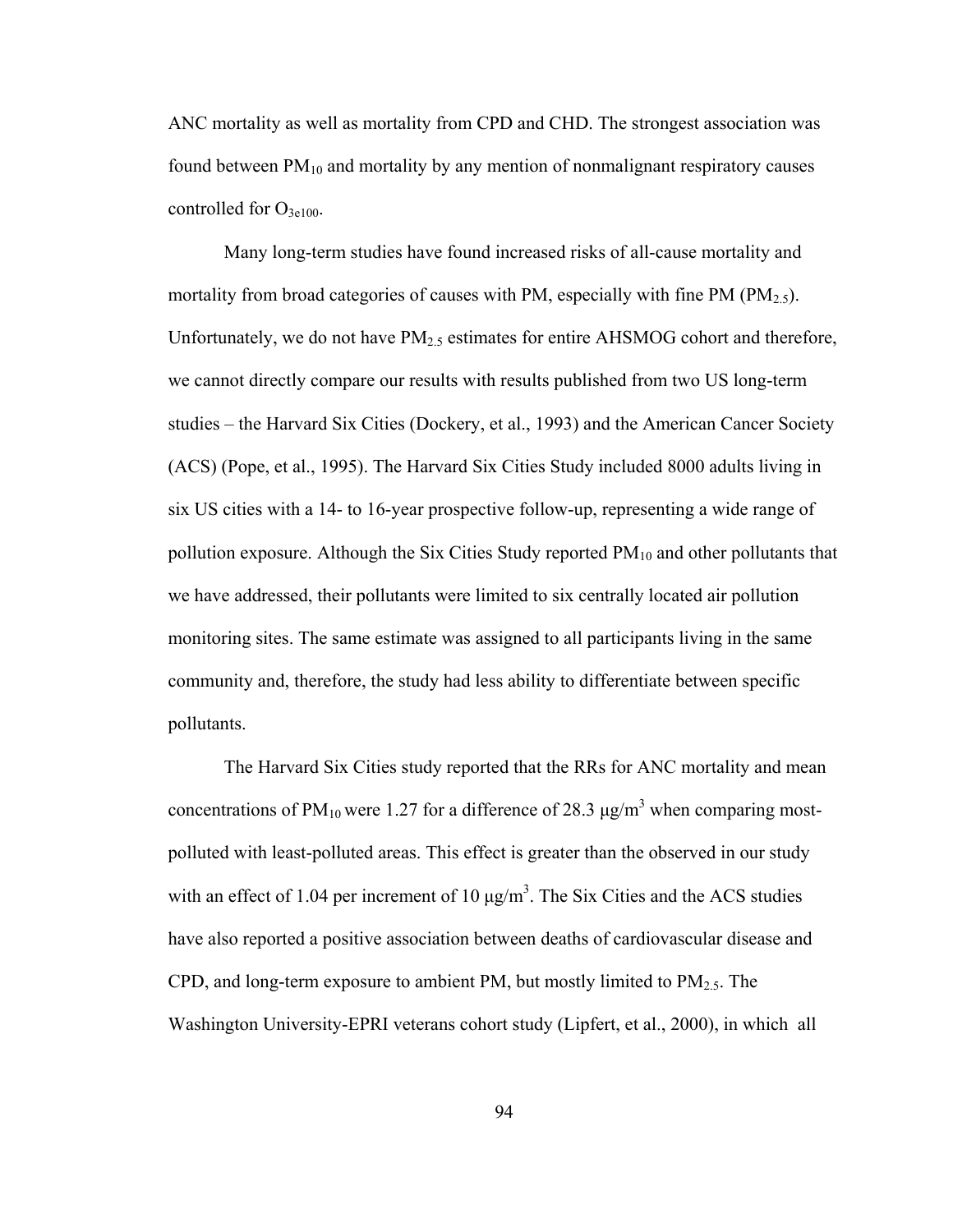subjects were male and hypertensive at baseline, showed no increased mortality with increasing levels of PM including TSP and  $PM_{10}$ .

Two European cohort studies have both studied traffic related pollution (Hoek, et al., 2002; Nafstad, et al., 2004). In the Netherlands, a random sample of 5000 subjects was selected from the Netherlands Cohort Study on Diet and Cancer (NLCS) cohort (Beelen, et al., 2008). Recently reported results from NLCS were comparable with ours. RRs were generally small in the full cohort. The RRs for a 10  $\mu$ g/m<sup>3</sup> increase in BS were 1.05 (95% CI: 1.00–1.11) for ANC, 1.04 (95% CI: 0.95–1.13) for cardiovascular, 1.03 (95% CI: 0.88–1.20) for lung cancer, and 1.04 (95% CI: 0.97–1.12) for mortality other than cardiovascular, respiratory, or lung cancer. Results were similar for  $NO<sub>2</sub>$  (Beelen, et al., 2008). Among Norwegian men, Nafstad et al. (2004) found that for each increase of 10  $\mu$ g/m<sup>3</sup> in nitrogen oxides (markers of traffic pollution), the risk increased by 8% for ANC deaths and fatal IHD and by 16% for respiratory disease other than lung cancer deaths.

In another European study PAARC which included 14,284 adults who resided in 24 areas from seven French cities, Filleul et al. (2005) found that for each increase of 10  $\mu$ g/m<sup>3</sup> in TSP, the risk was increased by 5% for all non-accident causes of death and by 6% for cardiopulmonary disease death. They also reported an increase in risk of 7% for all non-accident causes of death and of 5% in cardiopulmonary disease deaths for each increase of 10  $\mu$ g/m<sup>3</sup> in BS.

Our findings of association between ANC, cardiovascular and CHD mortality and  $PM_{10}$  were positive and comparable to other US and European studies. Comparisons of current results with published findings from other long-term studies were limited because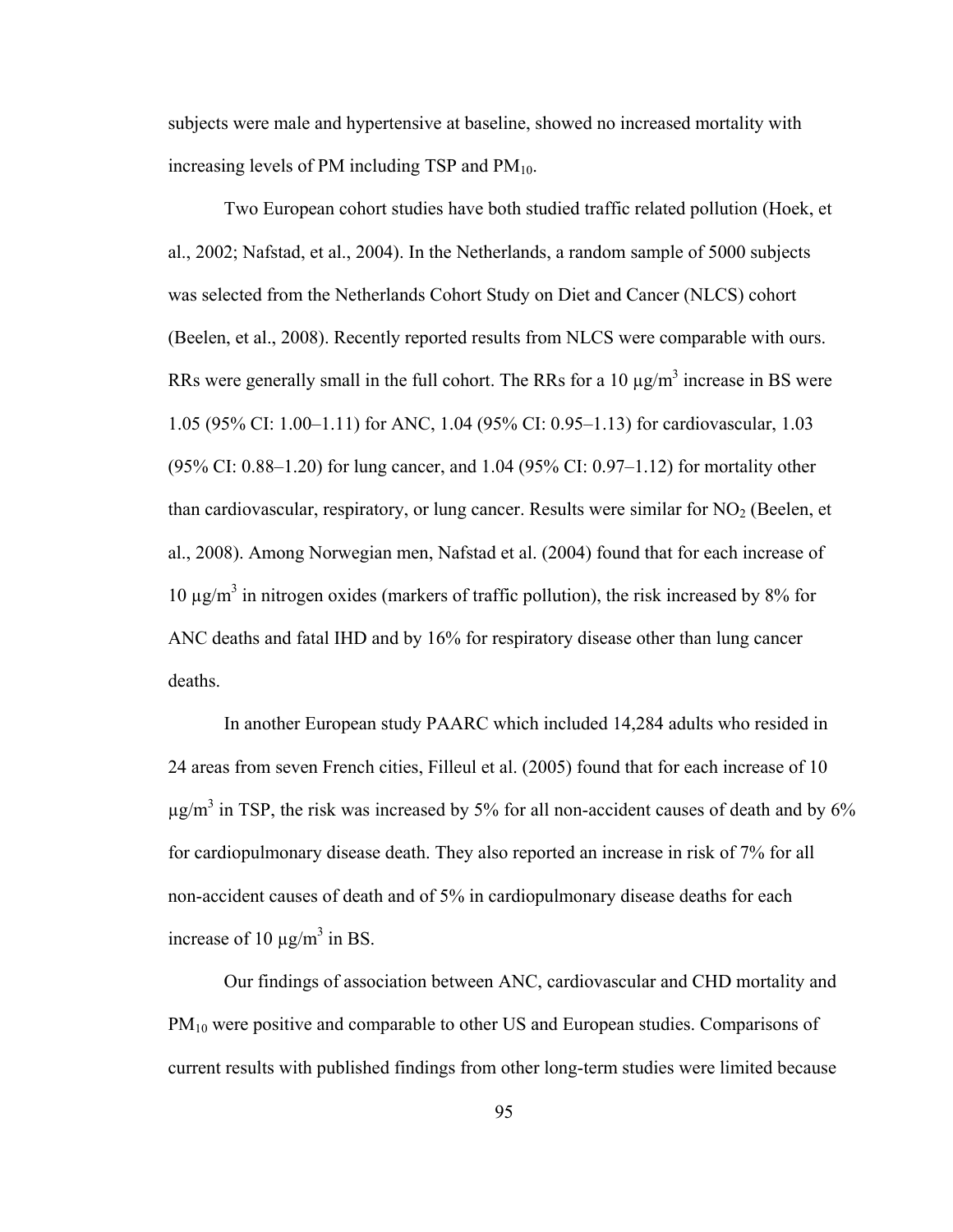they used estimates of  $PM_{2.5}$  and in our study  $PM_{2.5}$  is only available in a sub-cohort (n=3,769) of our population, those living near airports in California and thus was not included in our analyses. The ACS study has published results only pertaining to  $PM_{2.5}$ and gases (e.g.  $O_3$ ,  $SO_4$ ) (Pope, et al., 2004; Pope, et al., 1995). The Harvard Six Cities study addressed all the pollutants but emphasized on association with  $PM_{2.5}$  too (Dockery, et al., 1993; Laden, Schwartz, Speizer, & Dockery, 2006). The Washington University-EPRI Veterans cohort study (Lipfert, et al., 2000) was limited only to male and hypertensive subjects. It only had significant findings on  $O_3$  and  $NO_x$ . European cohort studies (Filleul, et al., 2005; Hoek, et al., 2002; Nafstad, et al., 2004) mainly studied traffic related pollutants  $(BS, NO_x)$ .

Compared with previous reports from the AHSMOG study (Abbey, et al., 1999), our study extended the follow-up of mortality using improved analytical techniques. Our results on ANC mortality were in line with previously published findings, but the effect estimates were somewhat weaker. Possible explanations for the weaker effect estimates in the current study could be that we excluded many subjects with prevalent diseases (CHD, stroke, diabetes and cancer) whereas these were included in the previous 15-year follow-up reported by Abbey et al (1999). In our study we used 4-year moving average for CPD and CHD mortality where Abbey used cumulative mean concentration from first month through the month of death and interquartile range (IQR) to calculate RRs. Also, we did gender combined analyses since the interaction term with gender was not significant.

For CPD mortality during 30 years follow-up, there were no gender differences and no effect of  $PM_{10}$  or the gaseous pollutants when we excluded subjects with baseline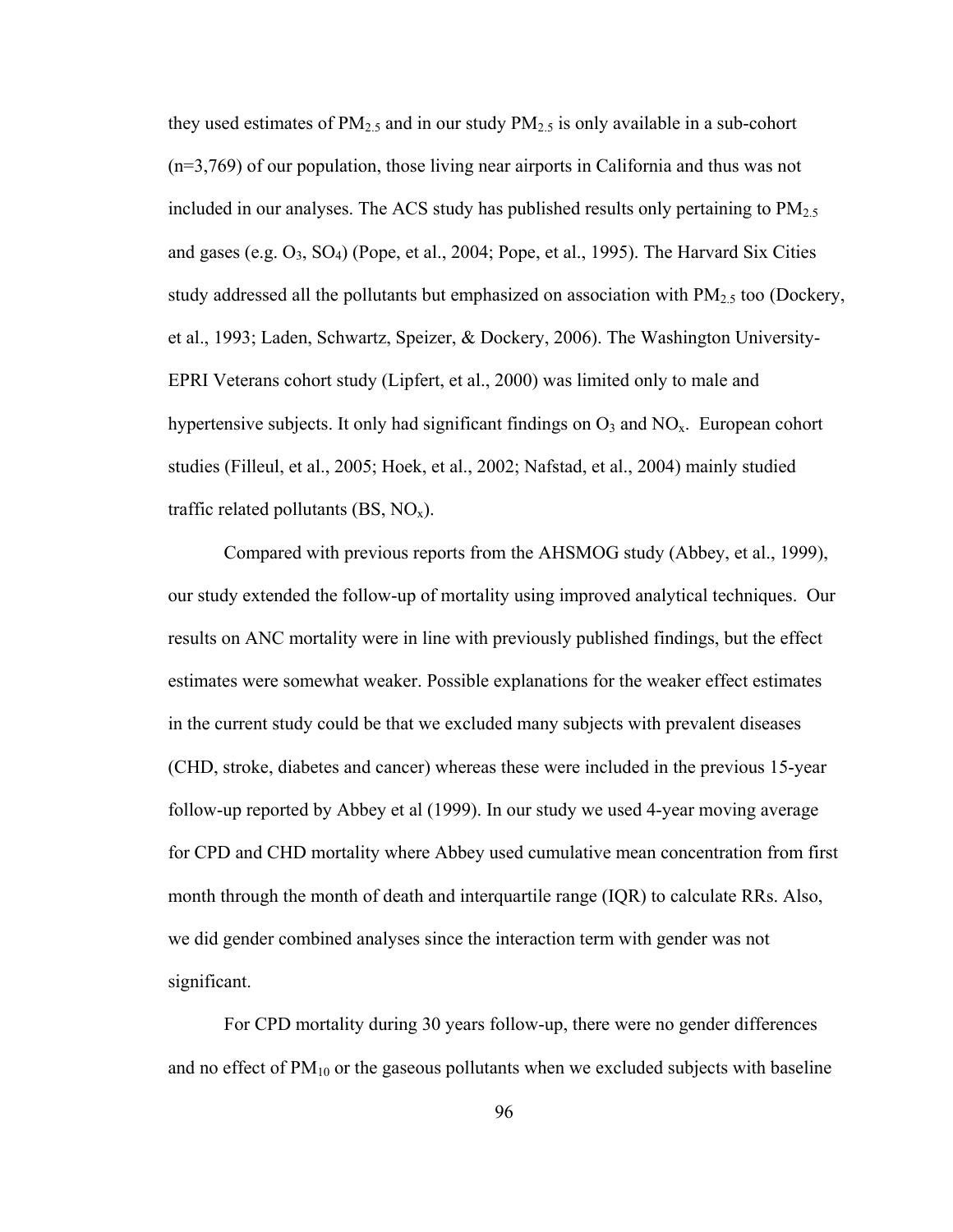CHD, stroke and diabetes. Based on our previous findings and other studies, particulate air pollution seems to have a stronger effect on fatal CHD than on other fatal endpoints and a stronger effect was found in females (Chen, et al., 2005). We found a similar trend of increasing risks of mortality of ANC, CPD, and CHD.

Except for mean concentrations of  $O_3$ , the levels of air pollutants and pollutant indices declined markedly from 1973 to 2006 in our study. However, the most marked decline was seen sometime after 1992 for  $PM_{10}$  (Chen, et al., 2005). Compared to the earlier papers from this study, the lower risk estimates on ANC, CPD, and CHD mortality could be partially due to lower exposure levels during recent years.

The findings from our current study were consistent with NMRD mortality when compared with previous report on gender combined results (Abbey, et al., 1999). The AHSMOG previous analysis reported that  $PM_{10}$  showed a significant association with any mention of nonmalignant respiratory mortality. The adjusted RRs of NMRD mortality for the 43 day/year IQR of PM<sub>10(100)</sub> and 24.08  $\mu$ g/m<sup>3</sup> IQR of PM<sub>10</sub> mean concentration were 1.18 (95% CI: 1.02, 1.36) and 1.16 (95% CI: 0.97, 1.39), respectively. The relationship was significantly and positively related to mortality in males, but not in females. With our improved model and exclusion of prevalent COPD, we found that the relationship was increased in combined gender NMRD mortality. The updated analysis from NLCS-AIR study (Beelen, et al., 2008) showed positive but non-significant association with BS with RRs of 1.22 (95% CI, 0.99-1.50) for a 10  $\mu$ g/m<sup>3</sup> increase of  $PM_{10}$  for respiratory mortality in the whole cohort. Our data showed a significant positive association for  $PM_{10}$ . It was comparable to the NLCS-AIR study.

97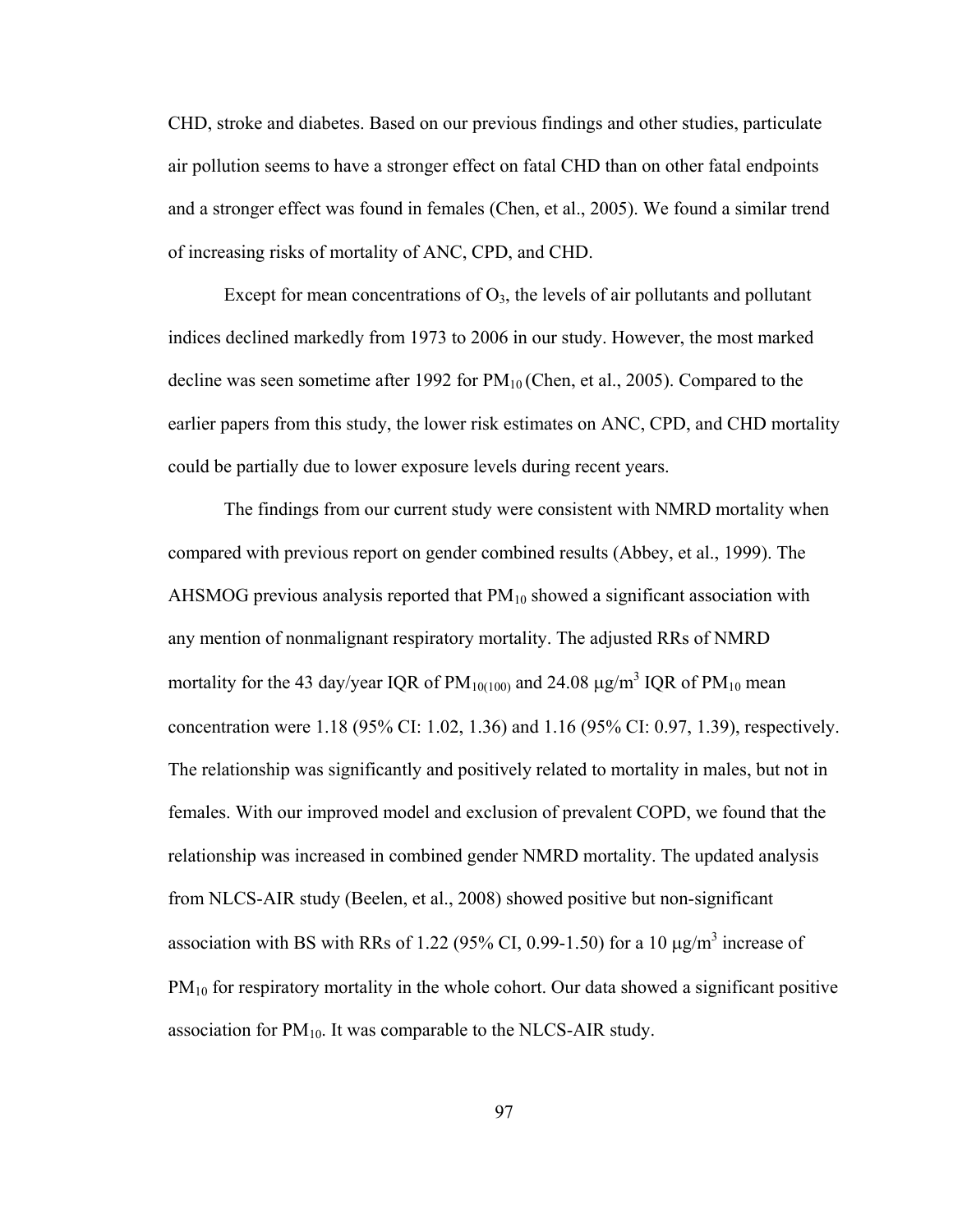The elevated risk of total cancer mortality with  $PM_{10}$  in our report is consistent with the findings of others. Comparisons of current results with published findings were limited because a few cancer mortality studies used exposure estimates of PM.  $NO<sub>x</sub>$  is a surrogate for PM estimates. An increased risk of lung cancer with  $NO<sub>x</sub>$  was reported in Norwegian men (Nafstad, et al., 2004) and also, an increased risk of breast cancer with suspended particulate matters (SPMs) or converted  $PM_{2.5}$  was reported in Japanese women (Iwai, Mizuno, Miyasaka, & Mori, 2005). The European NCLS study (Hoek, et al., 2002) reported that the relative risk increased 15% for cancer death excluding CPD and lung cancer with background BS. In a previous AHSMOG report,  $PM_{10(0.100)}$ ,  $O_{3(0.100)}$ , and SO2 were all significantly associated with increased risk of lung cancer mortality in males, but not in females (Abbey, et al., 1999). The adjusted RRs of lung cancer mortality for the 43 day/yr IQR of  $PM_{10 \text{ (e100)}}$  were 2.38 (95% CI: 1.42, 3.97) in males and 1.08 (95% CI: 0.55, 2.13) in females. The previous study, however, had lower power. In this analysis, we combined all cancer deaths, but lung and breast cancers were main cancers. We found that exceedance frequencies of  $PM_{10}$  over 100  $\mu$ g/m<sup>3</sup> showed stronger associated with cancer mortality than  $PM_{10}$  mean concentrations and this finding is in line with previous AHSMOG reports for genders combined (Abbey, et al., 1999).

The biologic mechanism for how ambient PM pollution can increase cancer risk is still not clear. However, other epidemiological studies suggest that the risk of cancer is increased in humans with long-term occupational exposure to diesel exhaust particles (DEP) (U.S. EPA, 2002). In addition, chronic inhalation of high concentration of DEP is association with lung tumor formation in rats in a dose-related manner (Iwai, et al., 2000). An indirect genotoxicity pathway was identified by chronic inhalation of carbon black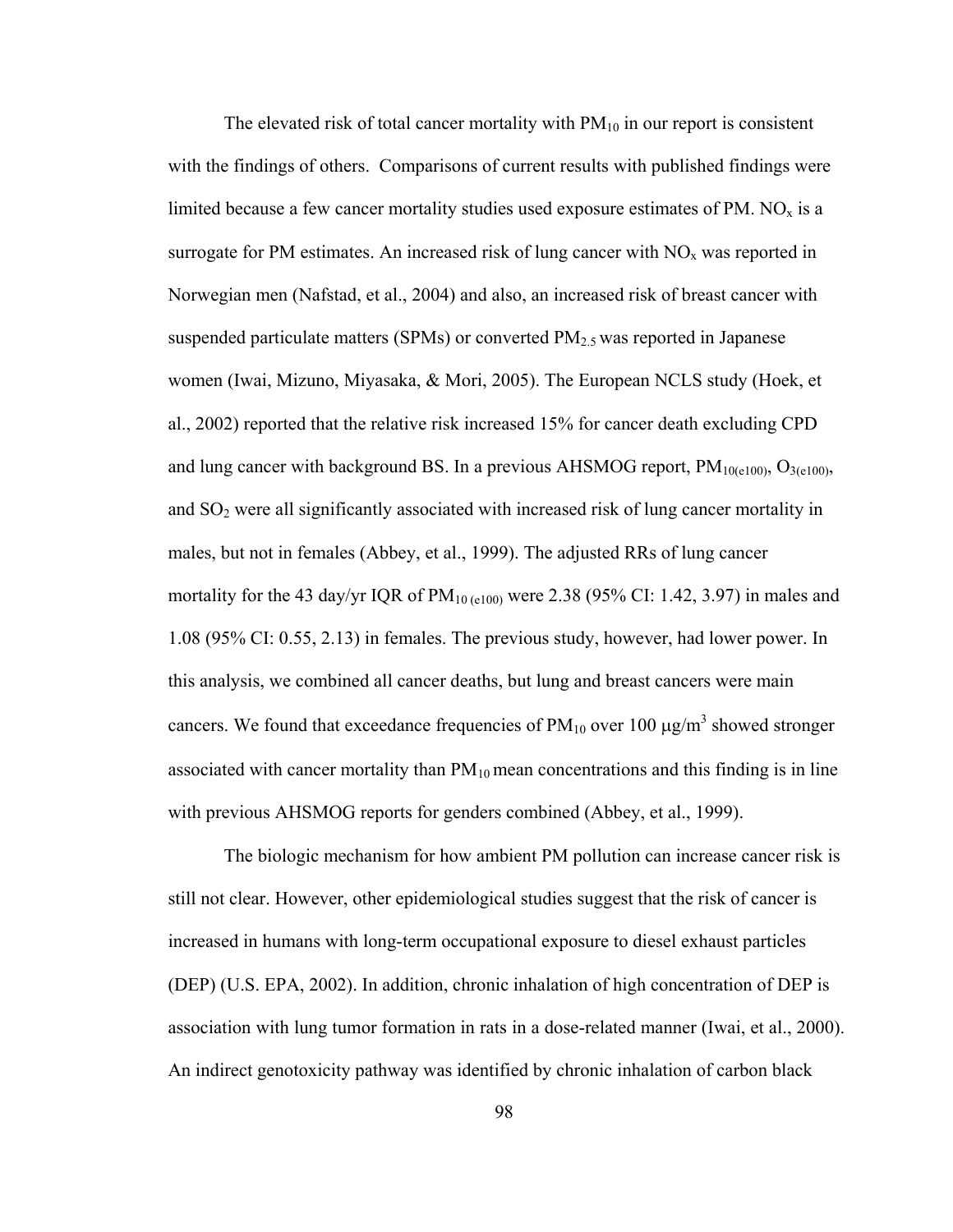particles in rats. This secondary genotoxicity pathway involved a particle overload situation resulting in inflammation and proliferation of alveolar epithelial cells. Lung inflammation is known to occur only at a high dose (a threshold effect) (Greim, et al., 2001).

Since different components of air pollution frequently occur together and are highly correlated (Table 4.2), EPA has suggested that the association observed with PM could instead be due to gaseous pollutants (U.S. EPA, 1989). Some significant associations were observed between specific mortality causes, especially NMRD mortality, when gaseous pollutants were added one at a time to form two-pollutant models with  $PM_{10}$ . The modifying effect of gases could possibly be explained by findings which indicate that lung epithelial permeability increases with exposure to  $O_3$  (Blomberg, et al., 2003), making the body more susceptible to intrusion of particulate matter.

## *1. Strengths and Limitations*

Our study is one of the few long-term cohort studies with detailed information on residence and work history in a nonsmoking cohort. Thus, we were able to assign ambient air pollution levels accordingly. In the Harvard Six Cities study, exposure was assessed over a longer period, but based on only one air monitoring station in each city or residence. In the ACS study individual exposure was assessed by ZIP code of a metropolitan area. In our study, estimation of ambient air pollution concentrations was done through interpolations from fixed monitoring stations to ZIP code centroids of work and home locations of study participants.

Since all subjects in the AHSMOG study were non-current smokers, our results were free from the confounding of active cigarette smoking. We had detailed information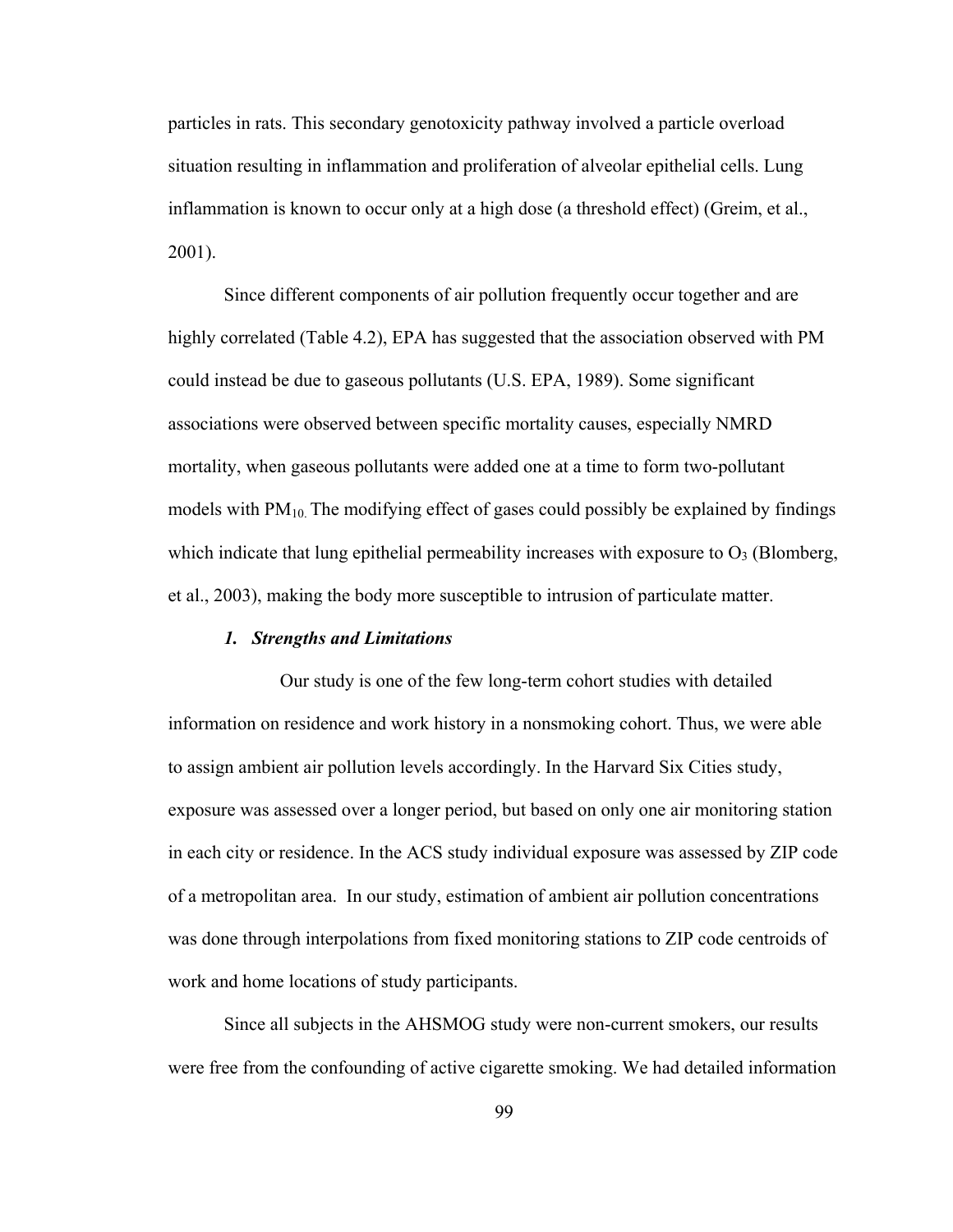about ETS and past smoking and were able to adjust for these effects as well. Any modifying effect of alcohol was also eliminated since more than 90% never consumed alcohol. Since the AHSMOG study has extensive information on lifestyle, we were able to adjust for the effects of a number of such factors including dietary factors.

Although we have shown significant effects of ambient air pollution on cancer and non-malignant respiratory mortality, we have unknown amounts of measurement error in both the estimated long-term ambient concentrations of pollutants as well as other covariates. One source of measurement error is due to interpolating ambient concentrations ( $PM_{10}$ ,  $O_3$ ,  $NO_2$ , and  $SO_2$ ) from fixed site monitoring stations to ZIP code centroids of work and home locations of study participants (Abbey, Hwang, et al., 1995; Abbey, et al., 1991). Use of ambient concentrations rather than measures of personal exposure could be another limitation in this study. The results from the Particle TEAM (PTEAM) study indicated that the personal exposure was poorly correlated with outdoor ambient concentration (Ozkaynak, et al., 1996). We have not been able to take this into consideration when estimating each subject's ambient air pollution levels. These could bias the results toward the null.

#### **F. Conclusions**

In summary, this study found an increased risk of any mention of nonmalignant respiratory mortality associated with ambient levels of  $PM_{10}$ . Also, an increased risk of total cancer mortality was found to be associated with ambient levels of  $PM_{10}$ . The risk estimates were strengthened when adjusting for gaseous pollutants. Our findings are in line with findings by others for the effects of PM on all cause, cancer, and non-cancer respiratory mortality.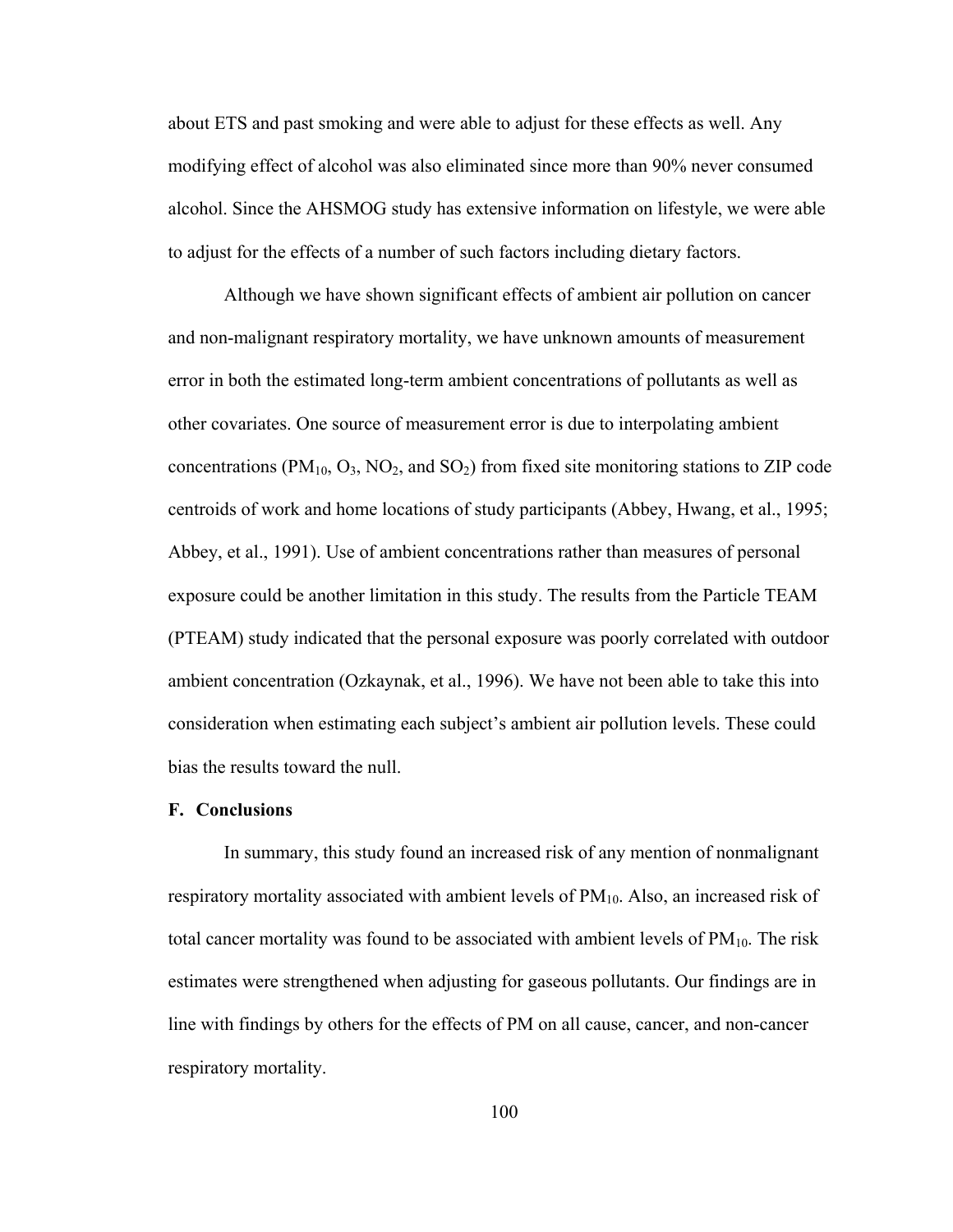Further studies are needed from larger cohorts and with longer follow-up to support our findings. Developing more accurate ways to assess an individual's exposure to ambient levels of PM will improve precision of risk estimates. Furthermore, it is important to study whether the effects of air pollution are reversible in a similar manner as found when smokers stop smoking.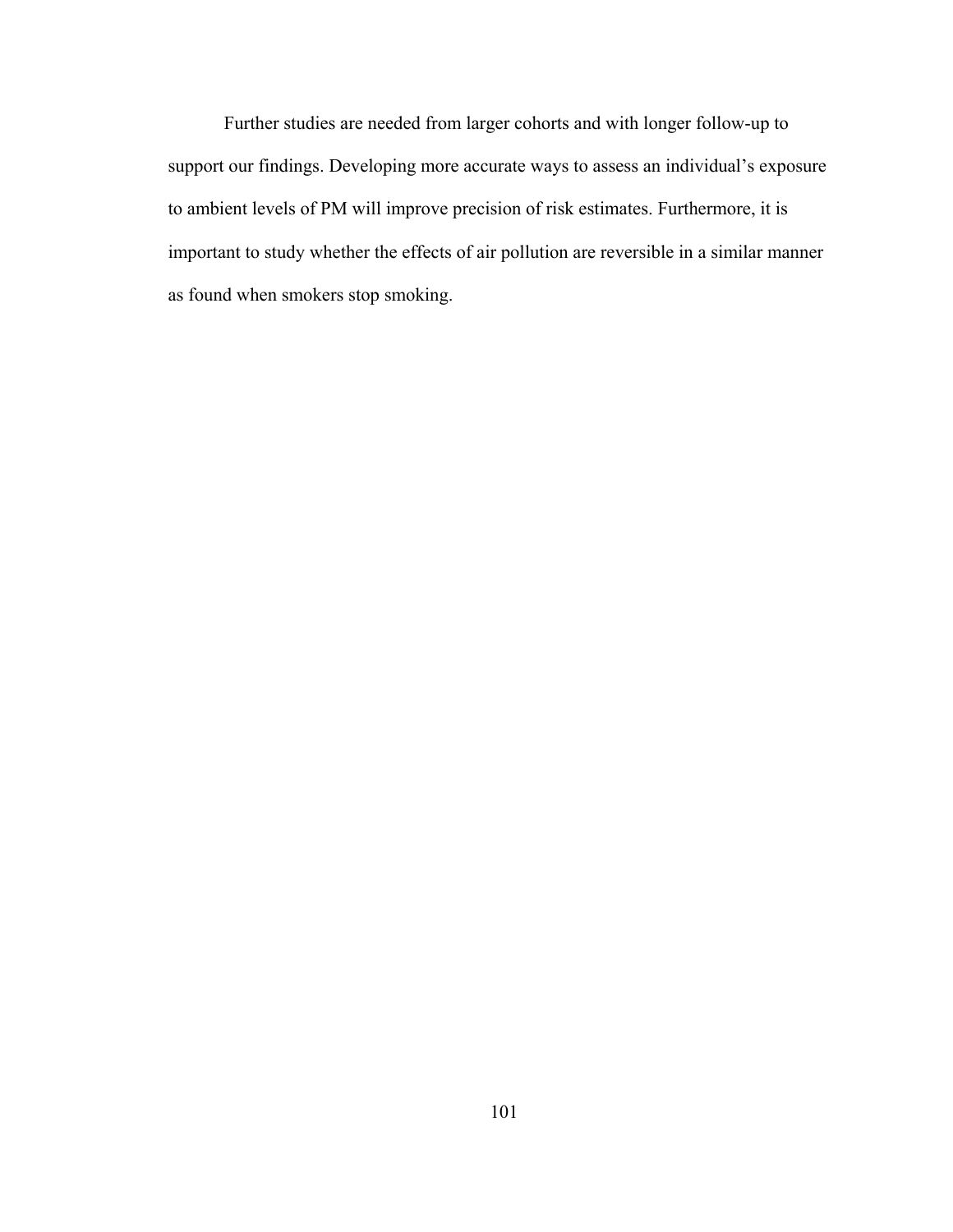#### **REFERENCES**

- Abbey, D. E., Hwang, B. L., Burchette, R. J., Vancuren, T., & Mills, P. K. (1995). Estimated long-term ambient concentrations of PM10 and development of respiratory symptoms in a nonsmoking population. *Arch Environ Health, 50*(2), 139-152.
- Abbey, D. E., Mills, P. K., Petersen, F. F., & Beeson, W. L. (1991). Long-term ambient concentrations of total suspended particulates and oxidants as related to incidence of chronic disease in California Seventh-Day Adventists. *Environ Health Perspect, 94*, 43-50.
- Abbey, D. E., Nishino, N., McDonnell, W. F., Burchette, R. J., Knutsen, S. F., Beeson, W. L., et al. (1999). Long-term inhalable particles and other air pollutants related to mortality in nonsmokers. *Am J Respir Crit Care Med, 159*(2), 373-382.
- Abbey, D. E., Ostro, B. E., Fraser, G., Vancuren, T., & Burchette, R. J. (1995). Estimating fine particulates less than 2.5 microns in aerodynamic diameter (PM2.5) from airport visibility data in California. *J Expo Anal Environ Epidemiol, 5*(2), 161-180.
- American Thoracic Society, A. (1995). Standardization of spirometry. *Am J Respir Crit Care Med, 152*, 1107-1136.
- Beelen, R., Hoek, G., van den Brandt, P. A., Goldbohm, R. A., Fischer, P., Schouten, L. J., et al. (2008). Long-term effects of traffic-related air pollution on mortality in a Dutch cohort (NLCS-AIR study). *Environ Health Perspect, 116*(2), 196-202.
- Beeson, W. L., Abbey, D. E., & Knutsen, S. F. (1998). Long-term concentrations of ambient air pollutants and incident lung cancer in California adults: results from the AHSMOG study.Adventist Health Study on Smog. *Environ Health Perspect, 106*(12), 813-822.
- Beeson, W. L., Mills, P. K., Phillips, R. L., Andress, M., & Fraser, G. E. (1989). Chronic disease among Seventh-day Adventists, a low-risk group. Rationale, methodology, and description of the population. *Cancer, 64*(3), 570-581.
- Blomberg, A., Mudway, I., Svensson, M., Hagenbjork-Gustafsson, A., Thomasson, L., Helleday, R., et al. (2003). Clara cell protein as a biomarker for ozone-induced lung injury in humans. *Eur Respir J, 22*(6), 883-888.
- Chan, J., Knutsen, S. F., Blix, G. G., Lee, J. W., & Fraser, G. E. (2002). Water, other fluids, and fatal coronary heart disease: the Adventist Health Study. *Am J Epidemiol, 155*(9), 827-833.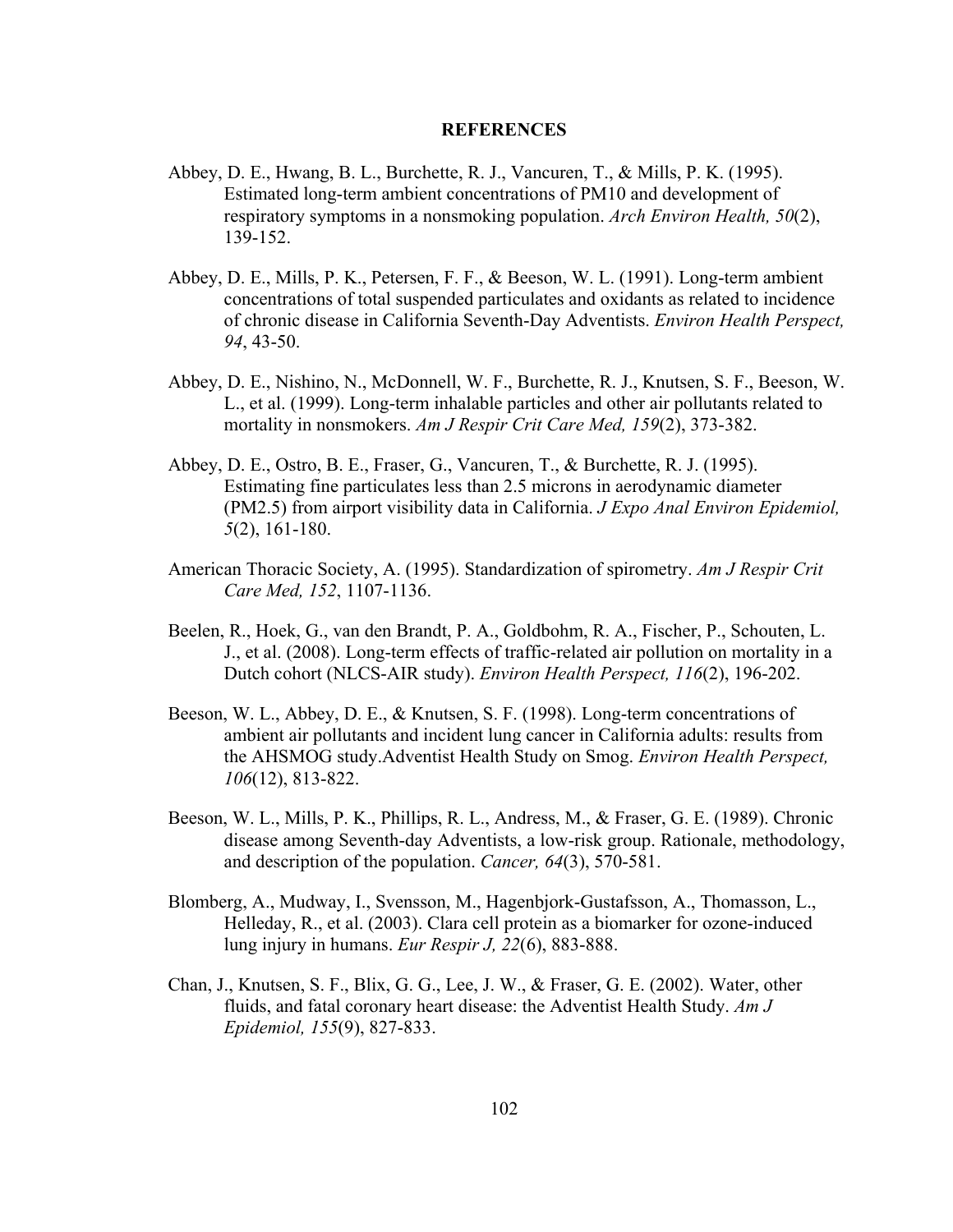- Chen, L. H., Knutsen, S. F., Shavlik, D., Beeson, W. L., Petersen, F., Ghamsary, M., et al. (2005). The association between fatal coronary heart disease and ambient particulate air pollution: Are females at greater risk? *Environ Health Perspect, 113*(12), 1723-1729.
- Dockery, D. W., Pope, C. A., 3rd, Xu, X., Spengler, J. D., Ware, J. H., Fay, M. E., et al. (1993). An association between air pollution and mortality in six U.S. cities. *N Engl J Med, 329*(24), 1753-1759.
- Dominici, F., McDermott, A., Zeger, S. L., & Samet, J. M. (2003). Airborne particulate matter and mortality: timescale effects in four US cities. *Am J Epidemiol, 157*(12), 1055-1065.
- Filleul, L., Rondeau, V., Vandentorren, S., Le Moual, N., Cantagrel, A., Annesi-Maesano, I., et al. (2005). Twenty five year mortality and air pollution: results from the French PAARC survey. *Occup Environ Med, 62*(7), 453-460.
- Fraser, G. E., Sabate, J., Beeson, W. L., & Strahan, T. M. (1992). A possible protective effect of nut consumption on risk of coronary heart disease. The Adventist Health Study. *Arch Intern Med, 152*(7), 1416-1424.
- Greenland, S. (1989). Modeling and variable selection in epidemiologic analysis. *Am J Public Health, 79*(3), 340-349.
- Greim, H., Borm, P., Schins, R., Donaldson, K., Driscoll, K., Hartwig, A., et al. (2001). Toxicity of fibers and particles. Report of the workshop held in Munich, Germany, 26-27 October 2000. *Inhal Toxicol, 13*(9), 737-754.
- Hoek, G., Brunekreef, B., Goldbohm, S., Fischer, P., & van den Brandt, P. A. (2002). Association between mortality and indicators of traffic-related air pollution in the Netherlands: a cohort study. *Lancet, 360*(9341), 1203-1209.
- Iwai, K., Adachi, S., Takahashi, M., Moller, L., Udagawa, T., Mizuno, S., et al. (2000). Early oxidative DNA damages and late development of lung cancer in diesel exhaust-exposed rats. *Environ Res, 84*(3), 255-264.
- Iwai, K., Mizuno, S., Miyasaka, Y., & Mori, T. (2005). Correlation between suspended particles in the environmental air and causes of disease among inhabitants: crosssectional studies using the vital statistics and air pollution data in Japan. *Environ Res, 99*(1), 106-117.
- Jerrett, M., Burnett, R. T., Ma, R., Pope, C. A., 3rd, Krewski, D., Newbold, K. B., et al. (2005). Spatial analysis of air pollution and mortality in Los Angeles. *Epidemiology, 16*(6), 727-736.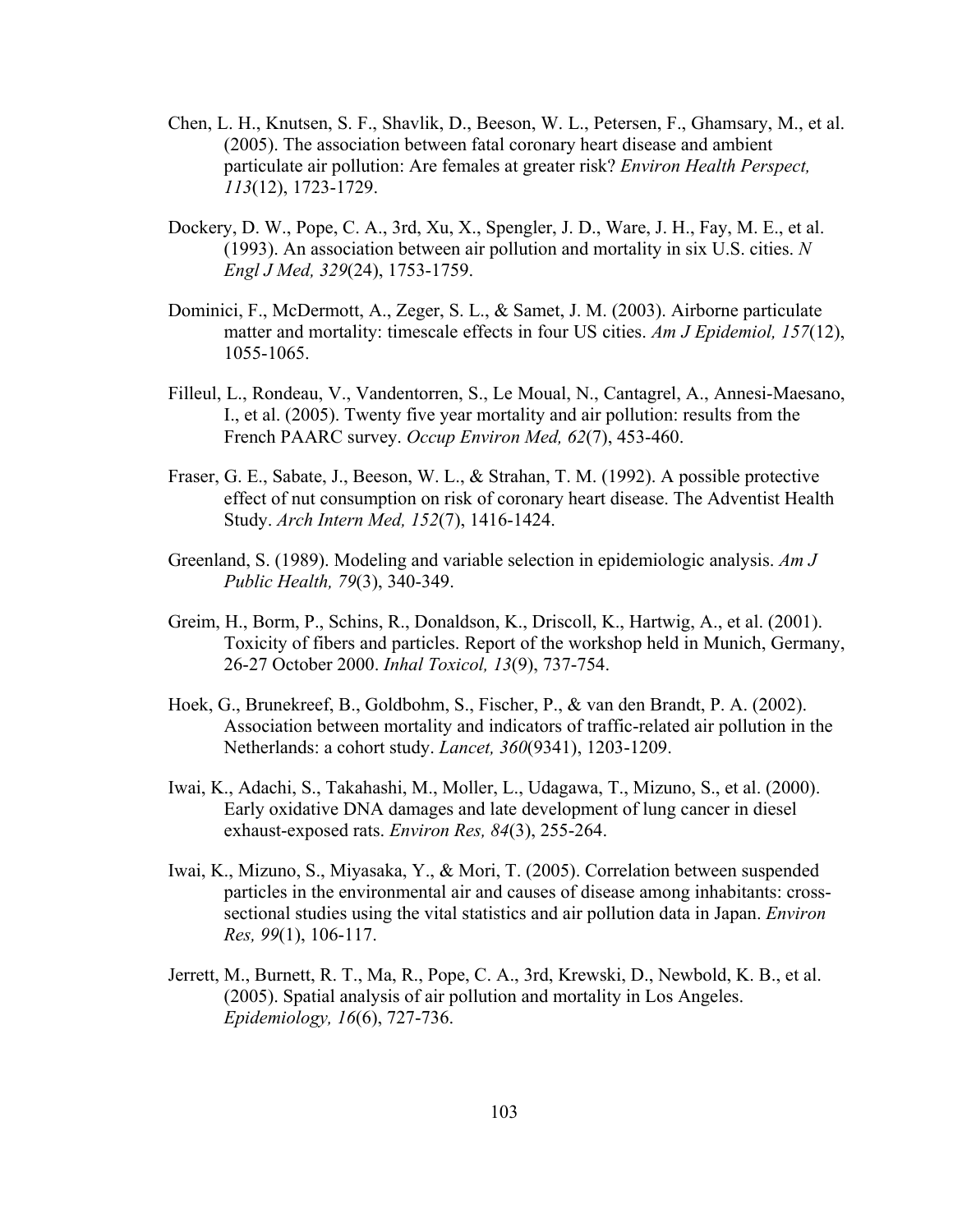- Kontogianni, M. D., Panagiotakos, D. B., Pitsavos, C., Chrysohoou, C., & Stefanadis, C. (2008). Relationship between meat intake and the development of acute coronary syndromes: the CARDIO2000 case-control study. *Eur J Clin Nutr, 62*(2), 171-177.
- Laden, F., Schwartz, J., Speizer, F. E., & Dockery, D. W. (2006). Reduction in fine particulate air pollution and mortality: Extended follow-up of the Harvard Six Cities study. *Am J Respir Crit Care Med, 173*(6), 667-672.
- Lipfert, F. W., Perry, H. M., Jr., Miller, J. P., Baty, J. D., Wyzga, R. E., & Carmody, S. E. (2000). The Washington University-EPRI Veterans' Cohort Mortality Study: preliminary results. *Inhal Toxicol, 12 Suppl 4*, 41-73.
- McDonnell, W. F., Nishino-Ishikawa, N., Petersen, F. F., Chen, L. H., & Abbey, D. E. (2000). Relationships of mortality with the fine and coarse fractions of long-term ambient PM10 concentrations in nonsmokers. *J Expo Anal Environ Epidemiol, 10*(5), 427-436.
- Nafstad, P., Haheim, L. L., Wisloff, T., Gram, F., Oftedal, B., Holme, I., et al. (2004). Urban air pollution and mortality in a cohort of Norwegian men. *Environ Health Perspect, 112*(5), 610-615.
- Ozkaynak, H., Xue, J., Spengler, J., Wallace, L., Pellizzari, E., & Jenkins, P. (1996). Personal exposure to airborne particles and metals: results from the Particle TEAM study in Riverside, California. *J Expo Anal Environ Epidemiol, 6*(1), 57- 78.
- Pope, C. A., 3rd, Burnett, R. T., Thurston, G. D., Thun, M. J., Calle, E. E., Krewski, D., et al. (2004). Cardiovascular mortality and long-term exposure to particulate air pollution: epidemiological evidence of general pathophysiological pathways of disease. *Circulation, 109*(1), 71-77.
- Pope, C. A., 3rd, Thun, M. J., Namboodiri, M. M., Dockery, D. W., Evans, J. S., Speizer, F. E., et al. (1995). Particulate air pollution as a predictor of mortality in a prospective study of U.S. adults. *Am J Respir Crit Care Med, 151*(3 Pt 1), 669- 674.
- Samoli, E., Analitis, A., Touloumi, G., Schwartz, J., Anderson, H. R., Sunyer, J., et al. (2005). Estimating the exposure-response relationships between particulate matter and mortality within the APHEA multicity project. *Environ Health Perspect, 113*(1), 88-95.
- U.S. EPA (1989). *Assessing multiple pollutant multiple source cancer risks from urban air toxics* (No. EPA-450/2-89-010). Research Triangle Park, NC: Office of Air Quality, Planning and Standards, U.S. Environmental Protection Agency.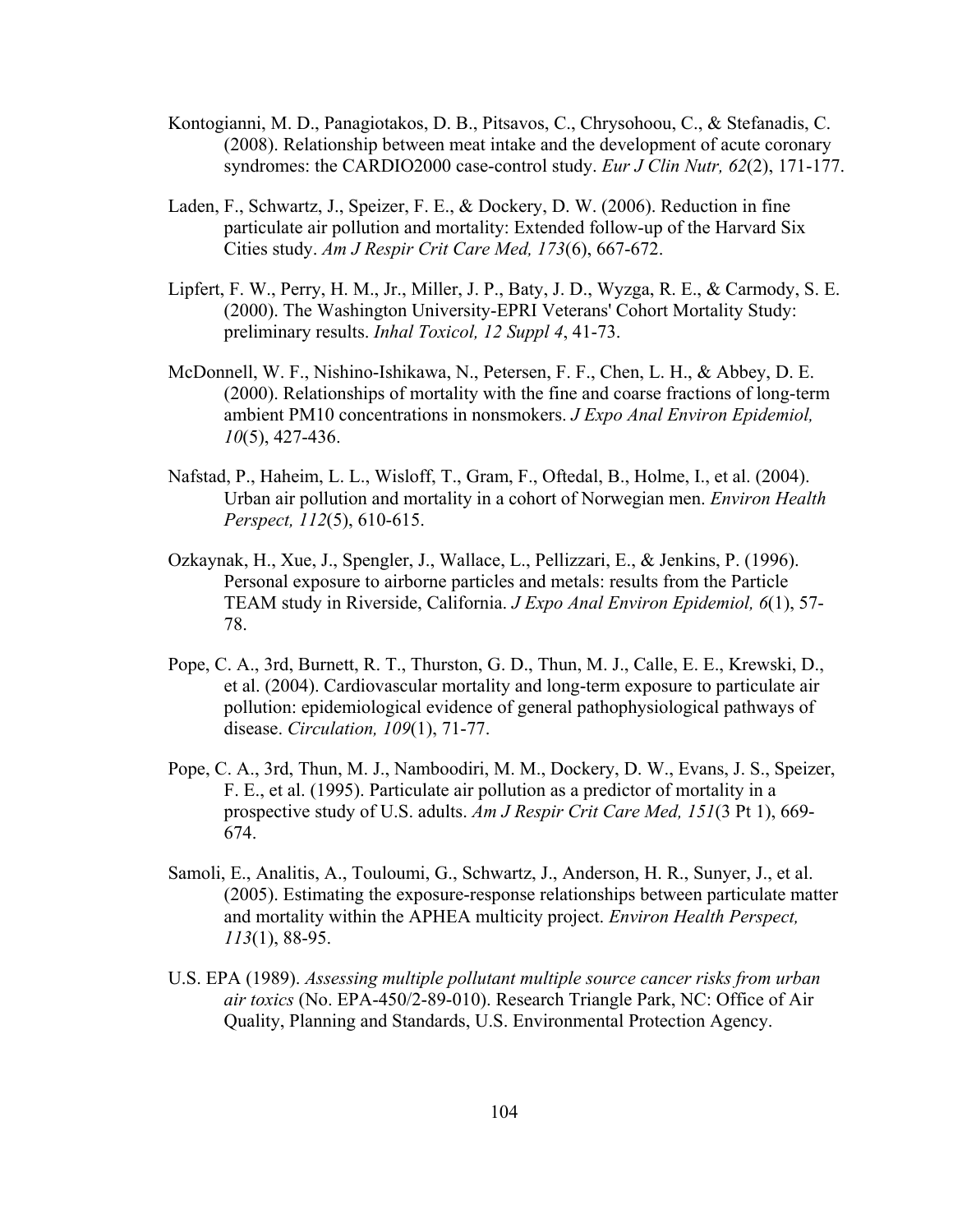- U.S. EPA (2002). *Health assessment socument for diesel engine exhaust* (No. EPA/600/8-90/057F). Washington, DC: National Center for Environmental Assessment Office of Research and Development, U.S. Environmental Protection Agency.
- Wong, C. M., Vichit-Vadakan, N., Kan, H., & Qian, Z. (2008). Public Health and Air Pollution in Asia (PAPA): a multicity study of short-term effects of air pollution on mortality. *Environ Health Perspect, 116*(9), 1195-1202.
- Zanobetti, A., & Schwartz, J. (2009). The effect of fine and coarse particulate air pollution on mortality: a national analysis. *Environ Health Perspect, 117*(6), 898- 903.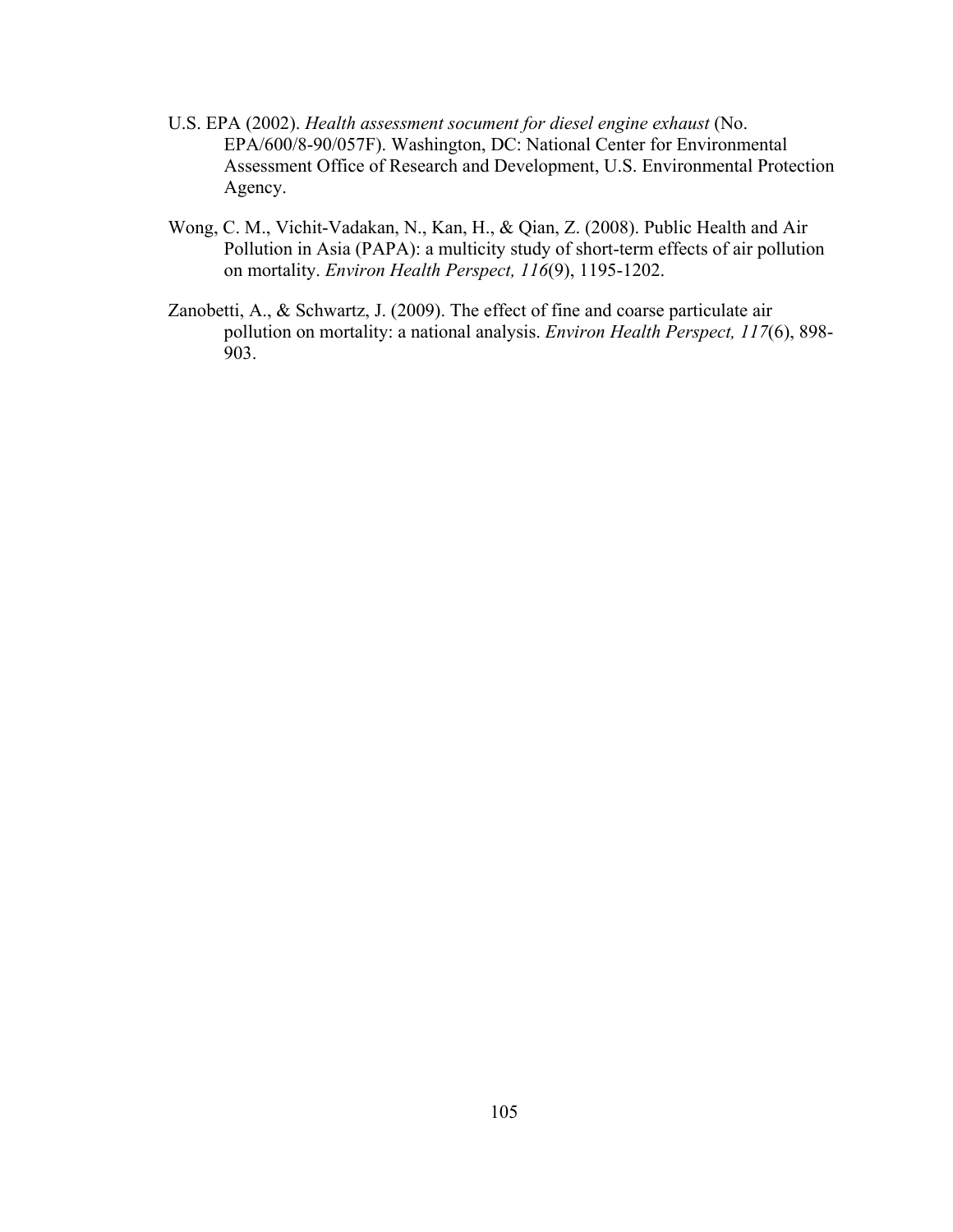| Cause of Death   | <b>ICD</b> Code             | Totals      |
|------------------|-----------------------------|-------------|
|                  |                             | $(n=4,830)$ |
| All nature cause | ICD9: $001-799$ ;           | 2159 (44.7) |
|                  | ICD-10: A00-R99             |             |
| Cardiopulmonary  | ICD9: 401-440, 460-519;     | 1312 (27.2) |
|                  | ICD-10: I10-I70 and J00-J98 |             |
| <b>CHD</b>       | ICD9: 410-414;              | 536(11.1)   |
|                  | ICD-10: I20-I25             |             |
| Total cancer     | ICD9:140-172, 174-209;      | 404(8.4)    |
|                  | ICD-10: C00-C43 and C45-C97 |             |
| <b>NMRD</b>      | ICD9:460-519;               | 205(4.2)    |
|                  | ICD-10: J00-J98             |             |
|                  |                             |             |

Table 4.1 Mortality Distribution by Cause of Death<sup>b</sup>

Abbrevations: ICD=International classification of diseases.<br><sup>8</sup>Number and percentage of death by causes.<br><sup>b</sup>AHSMOG cohort with exclusion of prevalence coronary, stroke, diabetes, cancer, COPD, 1977-2006.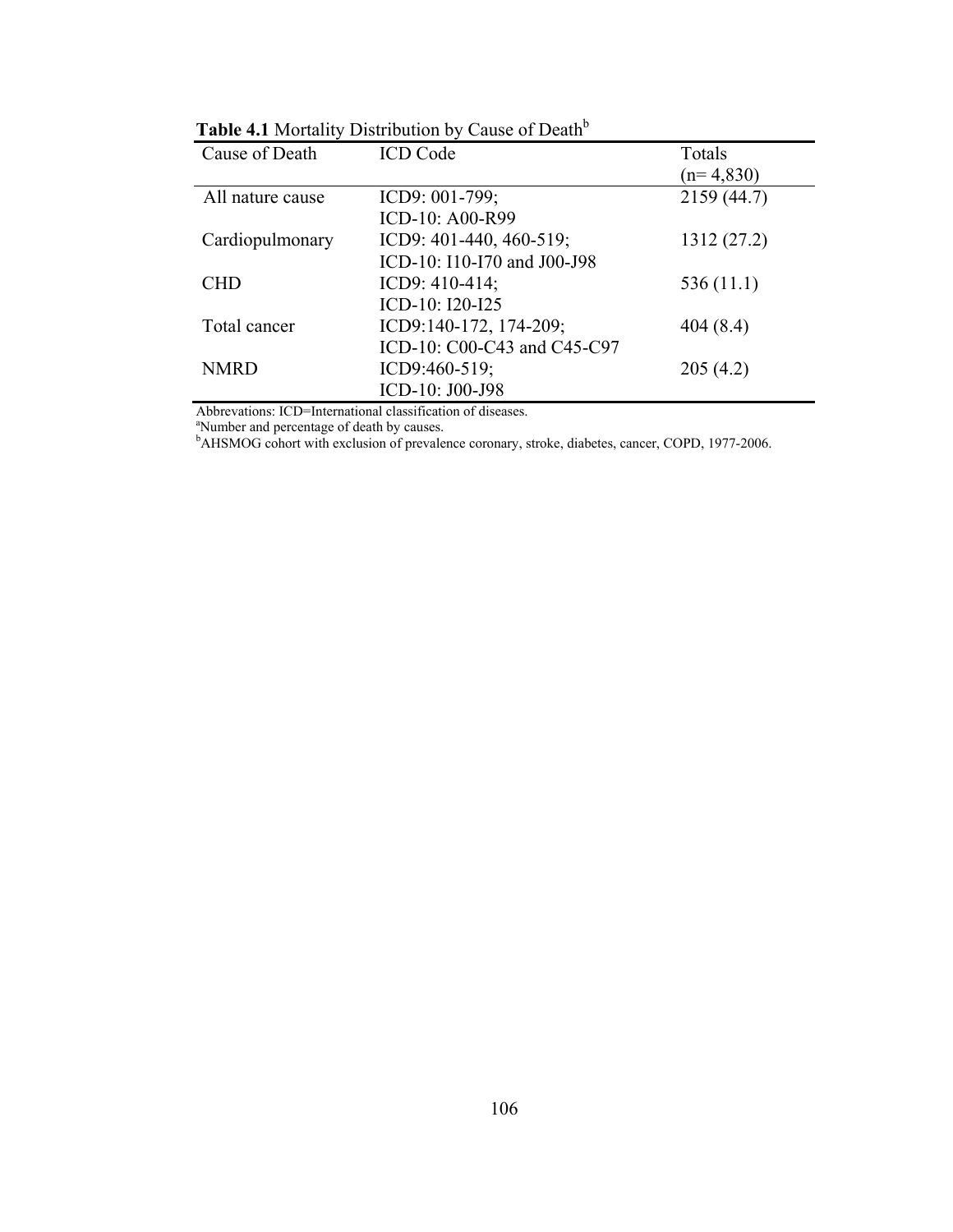| Characteristic                                  | ANC deaths    | Non deaths      | Total         |               |
|-------------------------------------------------|---------------|-----------------|---------------|---------------|
|                                                 | $(n=2,195)$   | $(n=2,635)$     | $(n=4,830)$   |               |
| Age (years), mean $\pm$ SD                      | $66.5 + 11.1$ | $49.5 \pm 10.8$ | $57.1 + 13.8$ | $***$         |
| Male Gender                                     | 830 (37.8)    | 920 (34.9)      | 1750 (36.2)   | $\ast$        |
| Years of education, mean+SD                     | $13.2 + 3.1$  | $14.1 + 2.6$    | $13.7 + 2.9$  | $***$         |
| BMI <sup>‡</sup> at or above median             | 1040 (47.4)   | 1130(42.9)      | 2170 (44.9)   | $\ast\ast$    |
| Pack-years of smoking for past smokers, mean+SD | $17.4 + 21.0$ | $13.6 + 16.7$   | $15.3 + 18.8$ | *             |
| Hours outdoors per week, mean+SD                | $12.7 + 11.6$ | $12.2 + 10.8$   | $12.2 + 11.2$ |               |
| Never smokers                                   | 1680(76.5)    | 2132 (80.9)     | 3812 (78.9)   |               |
| <b>ETS</b>                                      | 1178 (53.7)   | 1724(65.4)      | 2902(60.1)    | $***$         |
| OHE                                             | 103(4.7)      | 94(3.6)         | 197(4.1)      | *             |
| History of hypertension                         | 640 (29.2)    | 408(15.5)       | 1048(21.7)    | $\ast$ $\ast$ |
| Total exercise                                  |               |                 |               | $***$         |
| Low                                             | 790 (36.0)    | 1168(44.3)      | 1958 (40.5)   |               |
| Moderate and high                               | 1344(61.2)    | 1499 (56.9)     | 2843 (58.9)   |               |
| Meat consumption <sup>a</sup>                   |               |                 |               | $\ast$        |
| $\leq 1$ wk                                     | 1051(47.9)    | 1225(46.5)      | 2276(47.1)    |               |
| $>=1$ wk                                        | 970 (44.2)    | 1341 (50.9)     | 2311 (47.8)   |               |
| Use alcoholic beverages                         | 118(5.4)      | 256(9.7)        | 374(7.7)      | $\ast\ast$    |
| Nuts <sup>a</sup>                               |               |                 |               | $***$         |
| $\leq$ = 2 /mo                                  | 667 (30.4)    | 937 (35.6)      | 1604 (33.2)   |               |
| $1-4/wk$                                        | 823 (37.5)    | 1108(42.0)      | 1931(40.0)    |               |
| $5 +$ /wk                                       | 526 (24.0)    | 519 (19.7)      | 1045(21.6)    |               |
| Water <sup>a</sup>                              |               |                 |               | $***$         |
| $\leq$ 2 glasses/day                            | 241 (11.0)    | 542 (20.6)      | 783 (16.2)    |               |
| 3-4 glasses/day                                 | 793 (36.1)    | 989 (37.5)      | 1782 (36.9)   |               |
| $5+$ glasses/day                                | 1076 (49.0)   | 1102(41.8)      | 2178 (45.1)   |               |

**Table 4.2** Selected Characteristics at Baseline<sup>b</sup>

Abbreviations: SD=Standard deviation; BMI=Body mass index=weight (kg)/height  $(m)^2$ ; ETS=Environmental tobacco smoke from 1977 questionnaire; OHE=Occupational exposure to air pollutants for more than 10 years; HRT=Hormone replacement therapy.

Note. Values are presented as no. (%) or mean+SD

<sup>a</sup>Some columns do not add to 100% because of missing data.

<sup>b</sup>AHSMOG cohort with exclusion of prevalence coronary, stroke, diabetes, cancer, COPD.

\*<0.05, \*\*<0.001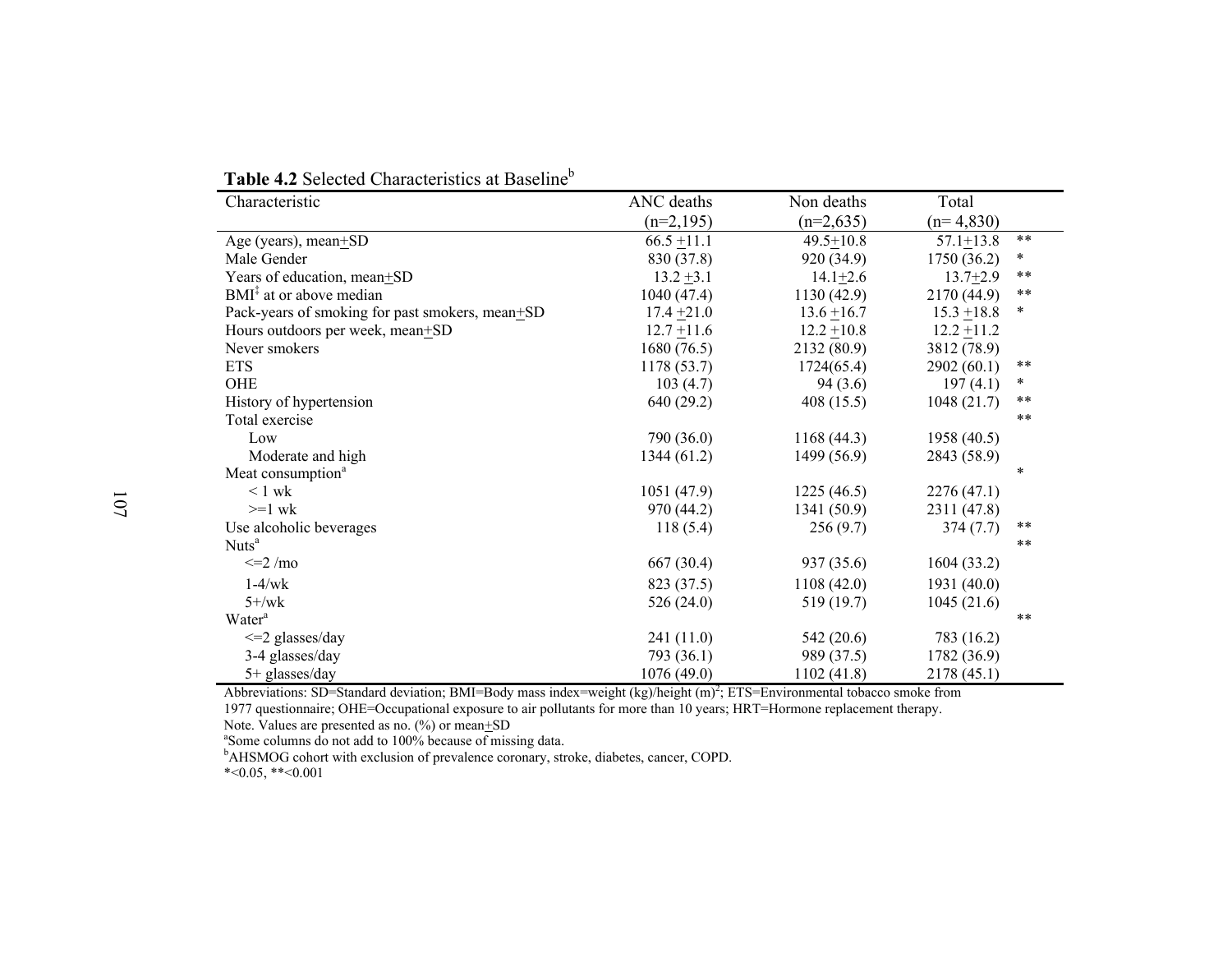|                     | $PM_{10}$ mc  | $PM_{10c100}$ | $O_3$ mc     | $O_{3 \text{ e}100}$ | $NO2$ mc      | $SO2$ mc    |
|---------------------|---------------|---------------|--------------|----------------------|---------------|-------------|
|                     | $(\mu g/m^3)$ | (day/year)    | (ppb)        | (hrs/year)           | (ppb)         | (ppb)       |
| $Mean + SD$         | $51.8 + 15.8$ | $62.1 + 64.4$ | $26.8 + 7.1$ | $27.4 + 24.8$        | $36.0 + 12.9$ | $5.2 + 3.1$ |
| $PM_{10}$           | 1.00          | $0.88**$      | $0.69**$     | $0.86**$             | $0.54**$      | $0.43**$    |
| $PM_{10c100}$       |               | 1.00          | $0.62**$     | $0.85**$             | $0.17**$      | $0.14**$    |
| $O_3$               |               |               | 1.00         | $0.78**$             | $0.21**$      | $0.15**$    |
| O <sub>3 e100</sub> |               |               |              | 1.00                 | $0.41**$      | $0.31**$    |
| NO <sub>2</sub>     |               |               |              |                      | 1.00          | $0.80**$    |
| SO <sub>2</sub>     |               |               |              |                      |               | 1.00        |

**Table 4.3** Descriptive Statistics and Correlations between Long-Term Averages of Pollutants Estimated for Study Participants, 1973 through Month of Censoring  $(n=4,830)^{a}$ 

Abbreviations: SD=standard deviation; mc=mean concentration; ppb=parts per billion.

aAHSMOG cohort with exclusion of prevalence coronary, stroke, diabetes, cancer, COPD.

\*\*  $p<0.01$ .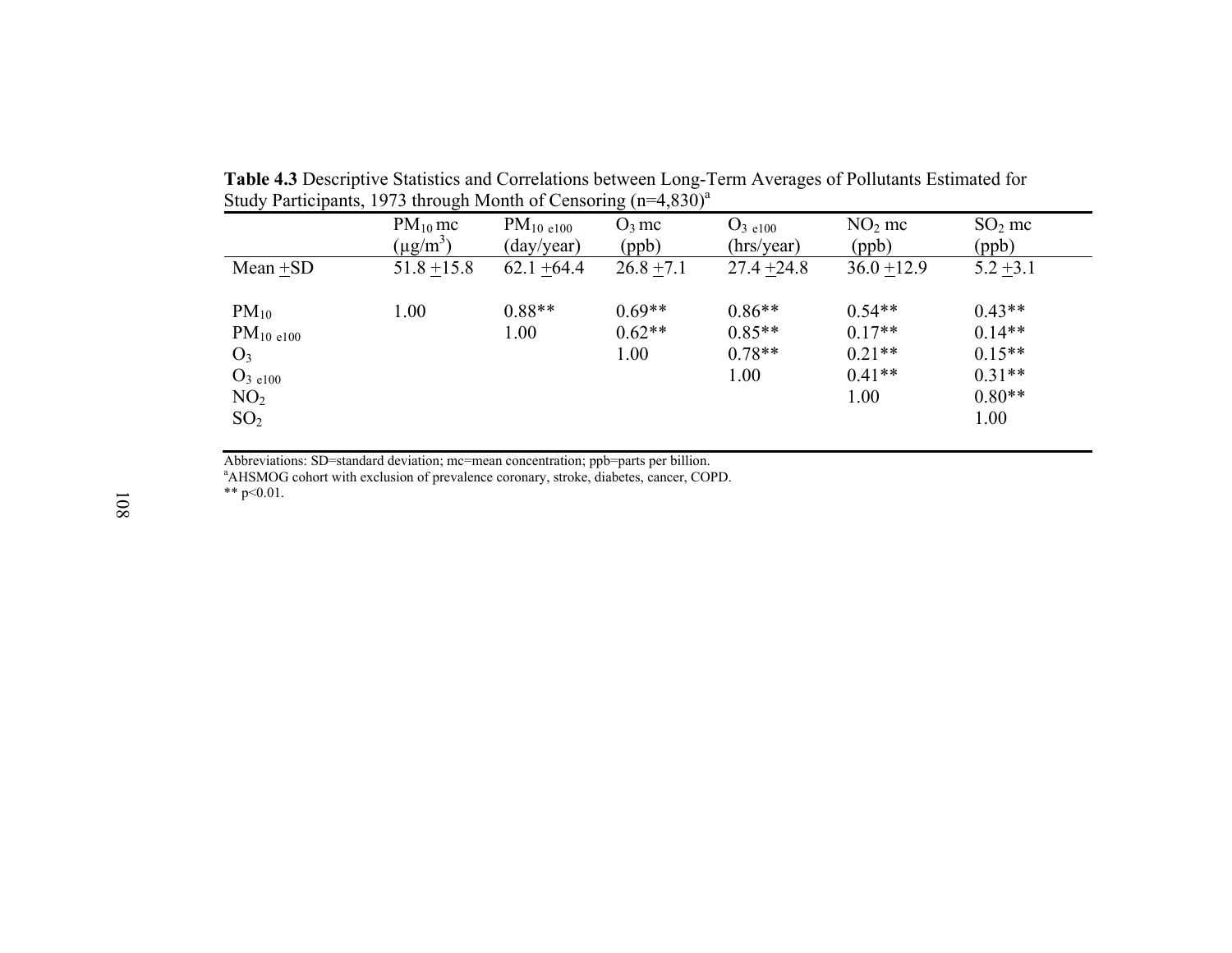|  | <b>Table 4.4</b> Adjusted Mortality Relative Risks by Cause of Death in Single-Pollutant Models (n=4,830) |
|--|-----------------------------------------------------------------------------------------------------------|

| Cause of Death                 | Pollutant       | INC <sup>e</sup>    | Cases | RR (95% CI)         |
|--------------------------------|-----------------|---------------------|-------|---------------------|
| All natural cause <sup>a</sup> | $PM_{10}$       | $10 \mu g/m^3$      | 1721  | $1.01(0.98-1.04)$   |
| $(1977 - 2006)$                | $PM_{10}$ e100  | $30 \frac{day}{yr}$ | 1721  | $1.04(1.00-1.09)$   |
|                                | O <sub>3</sub>  | $10$ ppb            | 1721  | $0.95(0.89-1.01)$   |
|                                | $O_3$ e100      | $100$ hr/yr         | 1721  | $1.00(0.98-1.01)$   |
|                                | NO <sub>2</sub> | $10$ ppb            | 1719  | $1.02(0.98-1.06)$   |
|                                | SO <sub>2</sub> | $1$ ppb             | 1586  | $1.01(1.00-1.03)$   |
| Cardiopulmonary <sup>b</sup>   | $PM_{10}$       | $10 \mu g/m^3$      | 973   | $1.00(0.96 - 1.04)$ |
| $(1977 - 2006)$                | $PM_{10}$ e100  | 30 day/yr           | 973   | $0.99(0.93-1.06)$   |
|                                | $O_3$           | $10$ ppb            | 973   | $0.92(0.84-1.00)$   |
|                                | $O_3$ e100      | $100$ hr/yr         | 973   | $0.98(0.96 - 1.01)$ |
|                                | NO <sub>2</sub> | $10$ ppb            | 971   | $0.99(0.94-1.05)$   |
|                                | SO <sub>2</sub> | 1 ppb               | 935   | $1.01(0.98-1.04)$   |
| CHD <sup>b</sup>               | $PM_{10}$       | $10 \mu g/m^3$      | 412   | $1.02(0.96 - 1.08)$ |
| $(1977 - 2006)$                | $PM_{10}$ e100  | 30 day/yr           | 412   | $1.03(0.93-1.13)$   |
|                                | $O_3$           | $10$ ppb            | 412   | $0.93(0.82 - 1.07)$ |
|                                | $O_3$ e100      | $100$ hr/yr         | 412   | $0.99(0.95-1.03)$   |
|                                | NO <sub>2</sub> | $10$ ppb            | 412   | $1.01(0.94-1.11)$   |
|                                | SO <sub>2</sub> | $1$ ppb             | 398   | $1.04(0.99-1.09)$   |
| Total cancer <sup>c</sup>      | $PM_{10}$       | $10 \mu g/m^3$      | 341   | $1.05(0.98-1.12)$   |
| $(1977 - 2006)$                | $PM_{10}$ e100  | 30 day/yr           | 341   | $1.08(0.99-1.20)$   |
|                                | $O_3$           | $10$ ppb            | 341   | $0.98(0.85-1.13)$   |
|                                | $O_3$ e100      | $100$ hr/yr         | 341   | $1.03(0.99-1.07)$   |
|                                | NO <sub>2</sub> | $10$ ppb            | 341   | $1.04(0.96 - 1.12)$ |
|                                | SO <sub>2</sub> | 1 ppb               | 314   | $1.01(0.98-1.05)$   |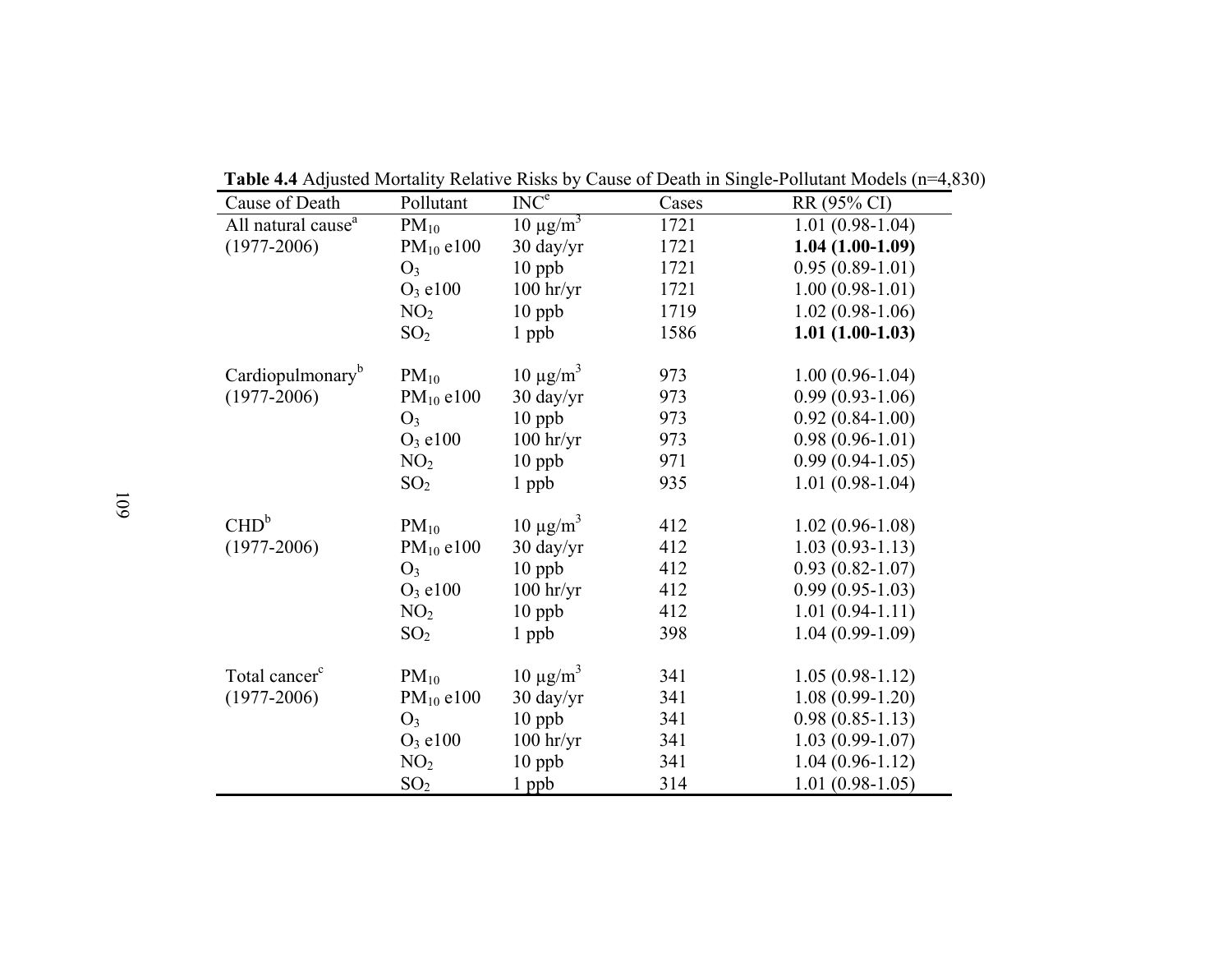**Table 4.4 (continued)** Adjusted Mortality Relative Risks by Cause of Death in Single- Pollutant Model (n=4,830)

| Cause of Death                                                                | Pollutant                                                                                         | INC <sup>e</sup>                                                                    | Cases                                  | RR (95% CI)                                                                                                                  |
|-------------------------------------------------------------------------------|---------------------------------------------------------------------------------------------------|-------------------------------------------------------------------------------------|----------------------------------------|------------------------------------------------------------------------------------------------------------------------------|
| Any mention of<br>nonmalignant<br>Respiratory <sup>a</sup><br>$(1977 - 2006)$ | $PM_{10}$<br>$PM_{10}$ e100<br>$\mathbf{O}_3$<br>$O_3$ e100<br>NO <sub>2</sub><br>SO <sub>2</sub> | $10 \mu g/m^3$<br>$30 \frac{day}{yr}$<br>$10$ ppb<br>$100$ hr/yr<br>$10$ ppb<br>ppb | 450<br>450<br>450<br>450<br>449<br>421 | $1.06(1.00-1.12)$<br>$1.08(0.99-1.17)$<br>$0.98(0.86 - 1.12)$<br>$1.01(0.98-1.04)$<br>$1.05(0.98-1.13)$<br>$1.02(0.99-1.06)$ |

Abbreviations: RR=Relative risk; CI=Confidence interval.

<sup>a</sup>Adjusted for years of past smoking, years of education, BMI (below vs. at or above median), calendar month and 80% good data flag for  $PM_{10}$  & gaseous, with exclusion of prevalent coronary, stroke, diabetes, cancer, COPD, pollution average 1973-censor date.

<sup>b</sup>Adjusted for years of past smoking, years of education, BMI (below vs. at or above median), calendar month and 80% good data flag for  $PM_{10}$  & gaseous, with exclusion of prevalent coronary, stroke, diabetes, cancer, COPD, pollution 4-yr average prior to event date.

<sup>c</sup>Adjusted for years of past smoking, years of education, BMI (below vs. at or above median), ETS, calendar month and 80% good data flag for  $PM_{10}$  & gaseous, with exclusion of prevalent coronary, stroke, diabetes, cancer, COPD, pollution average 1973-censor date with 3 yrs lag.<br><sup>d</sup>Adjusted for years of past smoking, years of education, BMI (below vs. at or above median), ETS, calendar

month and 80% good data flag for  $PM_{10}$  & gaseous, with exclusion of prevalent coronary, stroke, diabetes, cancer, COPD, pollution average 1973-censor date.

<sup>e</sup>Rate ratios were calculated for an increment of 10  $\mu$ g/m<sup>3</sup> for each of the particulate pollutants and 10 ppb for each of the gaseous pollutants, except  $SO_2$  which was calculated for an increment of 1 ppb. Also, an increment of 30 days/year was chosen to calculate rate ratios for  $PM_{10}$  above 100  $\mu$ g/m<sup>3</sup> and an increment of 100 hours/year was used to calculate rate ratios for  $O_3$  above 100 ppb.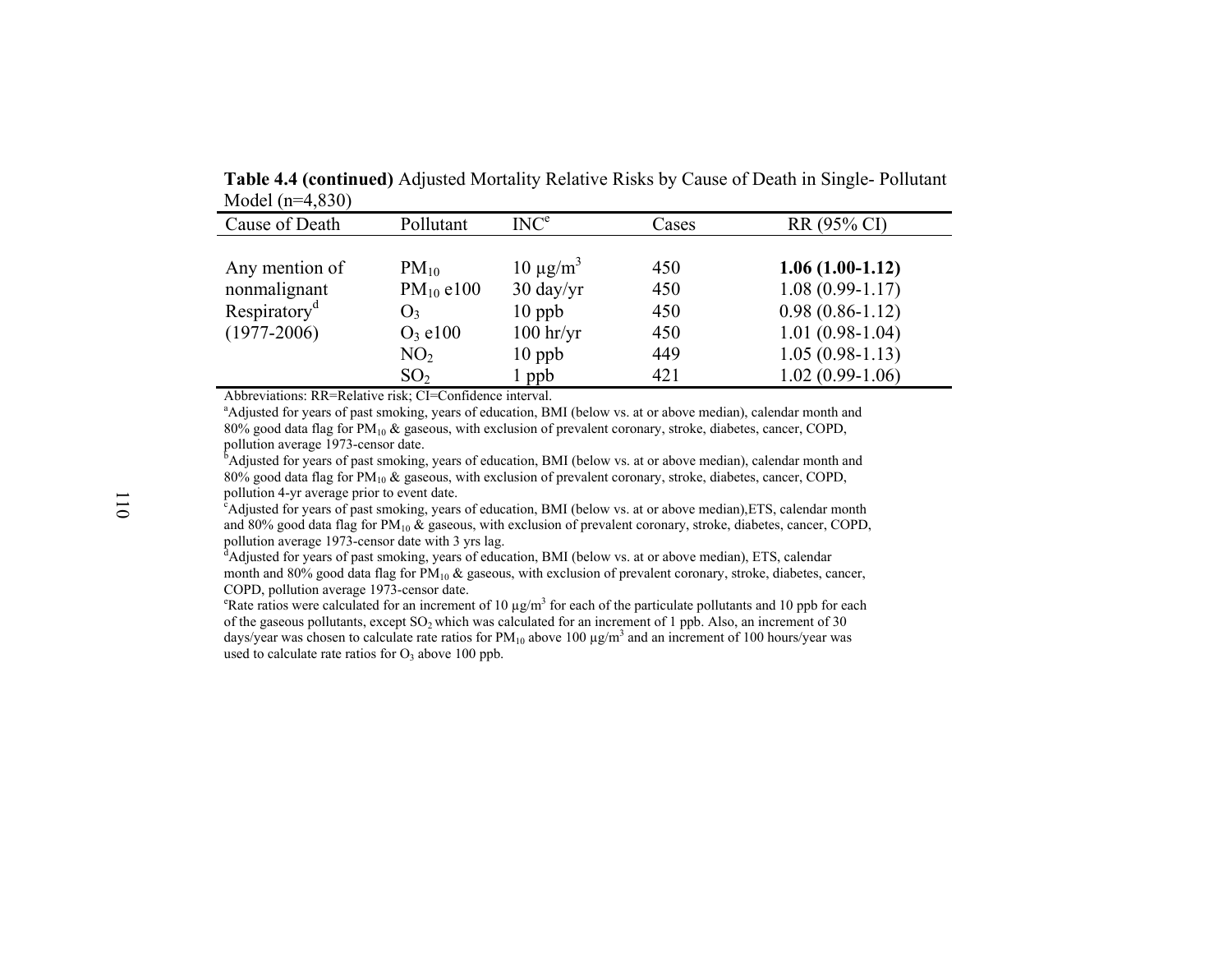| Cause of Death                 | Two Pollutants                  |                 | INC <sup>e</sup>    | Cases | RR (95% CI)         |
|--------------------------------|---------------------------------|-----------------|---------------------|-------|---------------------|
| All natural cause <sup>a</sup> | $PM_{10} + O_3$                 | $PM_{10}$       | $10 \mu g/m^3$      | 1721  | $1.04(1.00-1.09)$   |
| $(1977 - 2006)$                |                                 | $O_3$           | 10 ppb              |       | $0.89(0.81-0.97)$   |
|                                | $PM_{10}$ e100 + O <sub>3</sub> | $PM_{10}$ e100  | 30 day/yr           | 1721  | $1.04(0.98-1.10)$   |
|                                |                                 | $O_3$           | $10$ ppb            |       | $0.91(0.84-0.99)$   |
|                                | $PM_{10} + O_3$ e100            | $PM_{10}$       | $10 \mu g/m^3$      | 1721  | $1.04(0.98-1.10)$   |
|                                |                                 | $O_3$ e100      | $100$ hr/yr         |       | $0.98(0.95-1.01)$   |
|                                | $PM_{10} + NO_2$                | $PM_{10}$       | $10 \mu g/m^3$      | 1719  | $0.99(0.95-1.02)$   |
|                                |                                 | NO <sub>2</sub> | $10$ ppb            |       | $1.02(0.98-1.07)$   |
|                                | $PM_{10} + SO_2$                | $PM_{10}$       | $10 \mu g/m^3$      | 1586  | $1.01(0.97-1.05)$   |
|                                |                                 | SO <sub>2</sub> | 1 ppb               |       | $1.01(0.99-1.03)$   |
|                                |                                 |                 |                     |       |                     |
| Cardiopulmonary <sup>b</sup>   | $PM_{10} + O_3$                 | $PM_{10}$       | $10 \mu g/m^3$      | 973   | $1.03(0.98-1.08)$   |
| $(1977 - 2006)$                |                                 | $O_3$           | $10$ ppb            |       | $0.88(0.80-0.98)$   |
|                                | $PM_{10}$ e100 + O <sub>3</sub> | $PM_{10}$ e100  | $30 \frac{day}{yr}$ | 973   | $1.03(0.96 - 1.11)$ |
|                                |                                 | $O_3$           | $10$ ppb            |       | $1.01(0.99-1.04)$   |
|                                | $PM_{10} + O_3$ e100            | $PM_{10}$       | $10 \mu g/m^3$      | 973   | $1.07(1.00-1.14)$   |
|                                |                                 | $O_3$ e100      | $100$ hr/yr         |       | $0.95(0.91-0.99)$   |
|                                | $PM_{10} + NO_2$                | $PM_{10}$       | $10 \mu g/m^3$      | 971   | $1.00(0.95-1.05)$   |
|                                |                                 | NO <sub>2</sub> | 10 ppb              |       | $0.99(0.92 - 1.06)$ |
|                                | $PM_{10} + SO_2$                | $PM_{10}$       | $10 \mu g/m^3$      | 935   | $1.00(0.97-1.05)$   |
|                                |                                 | SO <sub>2</sub> | 1 ppb               |       | $1.01(0.98-1.04)$   |
| CHD <sup>c</sup>               | $PM_{10} + O_3$                 | $PM_{10}$       | $10 \mu g/m^3$      | 412   | $1.05(0.98-1.13)$   |
| $(1977 - 2006)$                |                                 | $O_3$           | $10$ ppb            |       | $0.88(0.75-1.03)$   |
|                                | $PM_{10}$ e100 + O <sub>3</sub> | $PM_{10}$ e100  | 30 day/yr           | 412   | $1.07(0.95 - 1.19)$ |
|                                |                                 | $O_3$           | $10$ ppb            |       | $0.89(0.77-1.04)$   |
|                                | $PM_{10} + O_3$ e100            | $PM_{10}$       | $10 \mu g/m^3$      | 412   | $1.09(0.98-1.20)$   |
|                                |                                 | $O_3$ e100      | $100$ hr/yr         |       | $0.95(0.89-1.01)$   |
|                                | $PM_{10} + NO_2$                | $PM_{10}$       | $10 \mu g/m^3$      | 412   | $1.01(0.94-1.09)$   |
|                                |                                 | NO <sub>2</sub> | $10$ ppb            |       | $1.01(0.91-1.12)$   |
|                                | $PM_{10} + SO_2$                | $PM_{10}$       | $10 \mu g/m^3$      | 399   | $1.02(0.96 - 1.09)$ |
|                                |                                 | SO <sub>2</sub> | 1 ppb               |       | $1.04(0.99-1.09)$   |

**Table 4.5** Adjusted Mortality Relative Risks by Cause of Death in Two-Pollutant Models  $(n=4,830)$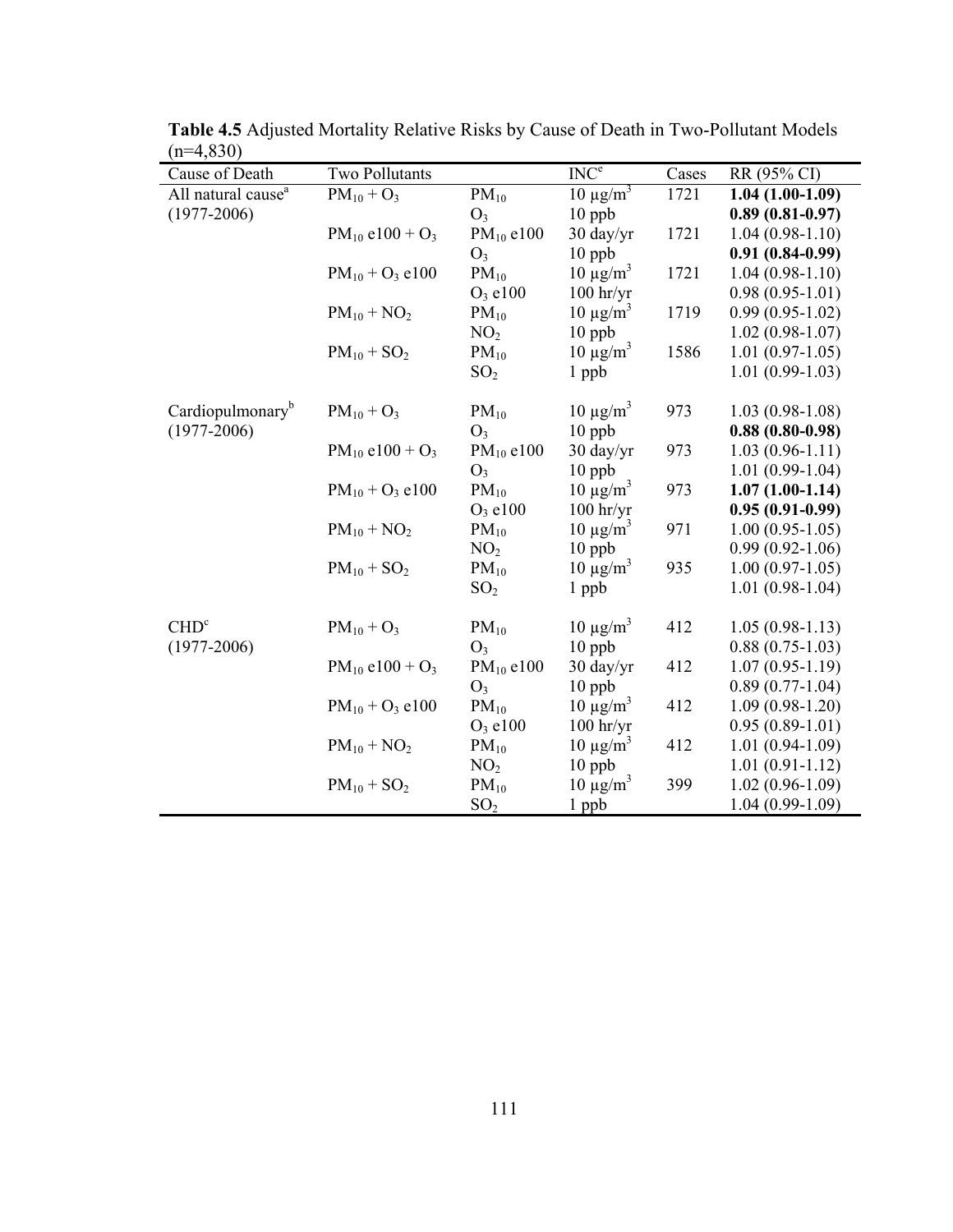| Cause of Death            | Two Pollutants                  |                 | INC <sup>e</sup>    | Cases | RR (95% CI)       |
|---------------------------|---------------------------------|-----------------|---------------------|-------|-------------------|
| Total cancer <sup>c</sup> | $PM_{10} + O_3$                 | $PM_{10}$       | $10 \mu g/m^3$      | 341   | $1.10(1.01-1.21)$ |
| $(1977 - 2006)$           |                                 | O <sub>3</sub>  | $10$ ppb            |       | $0.84(0.69-1.03)$ |
|                           | $PM_{10}$ e100 + O <sub>3</sub> | $PM_{10}$ e100  | $30 \frac{day}{yr}$ | 341   | $1.16(1.03-1.31)$ |
|                           |                                 | $O_3$           | $10$ ppb            |       | $0.85(0.71-1.03)$ |
|                           | $PM_{10} + O_3$ e100            | $PM_{10}$       | $10 \mu g/m^3$      | 341   | $1.00(0.89-1.13)$ |
|                           |                                 | $O_3$ e100      | $100$ hr/yr         |       | $1.03(0.96-1.10)$ |
|                           | $PM_{10} + NO_2$                | $PM_{10}$       | $10 \mu g/m^3$      | 341   | $1.04(0.96-1.12)$ |
|                           |                                 | NO <sub>2</sub> | $10$ ppb            |       | $1.01(0.93-1.11)$ |
|                           | $PM_{10} + SO_2$                | $PM_{10}$       | $10 \mu g/m^3$      | 315   | $1.06(0.98-1.15)$ |
|                           |                                 | SO <sub>2</sub> | 1 ppb               |       | $1.00(0.97-1.04)$ |
| Any mention of            | $PM_{10} + O_3$                 | $PM_{10}$       | $10 \mu g/m^3$      | 450   | $1.13(1.04-1.22)$ |
| nonmalignant              |                                 | $O_3$           | $10$ ppb            |       | $0.82(0.68-0.98)$ |
| respiratory <sup>d</sup>  | $PM_{10}$ e100 + O <sub>3</sub> | $PM_{10}$ e100  | $30 \frac{day}{yr}$ | 450   | $1.14(1.02-1.27)$ |
| $(1977 - 2006)$           |                                 | $O_3$           | $10$ ppb            |       | $0.86(0.73-1.02)$ |
|                           | $PM_{10} + O_3$ e100            | $PM_{10}$       | $10 \mu g/m^3$      | 450   | $1.15(1.03-1.29)$ |
|                           |                                 | $O_3$ e100      | $100$ hr/yr         |       | $0.95(0.89-1.01)$ |
|                           | $PM_{10} + NO_2$                | $PM_{10}$       | $10 \mu g/m^3$      | 449   | $1.05(0.98-1.13)$ |
|                           |                                 | NO <sub>2</sub> | $10$ ppb            |       | $1.02(0.93-1.11)$ |
|                           | $PM_{10} + SO_2$                | $PM_{10}$       | $10 \mu g/m^3$      | 421   | $1.06(0.99-1.14)$ |
|                           |                                 | SO <sub>2</sub> | 1 ppb               |       | $1.01(0.97-1.05)$ |

**Table 4.5 (continued)** Adjusted Mortality Relative Risks by Cause of Death in Two-Pollutant Models (n=4,830)

Abbreviations: RR= Relative risk; CI= Confidence interval.

<sup>a</sup>Adjusted for years of past smoking, years of education, BMI (below vs. at or above median), calendar month and 80% good data flag for PM10 & gaseous, with exclusion of prevalent coronary, stroke, diabetes, cancer, COPD, pollution average 1973-censor date.

<sup>b</sup>Adjusted for years of past smoking, years of education, BMI (below vs. at or above median), calendar month and 80% good data flag for  $PM_{10}$  & gaseous, with exclusion of prevalent coronary, stroke, diabetes, cancer, COPD, pollution 4yr average prior to event date.

<sup>2</sup>Adjusted for years of past smoking, years of education, BMI (below vs. at or above median), ETS, calendar month and 80% good data flag for  $PM_{10}$  & gaseous, with exclusion of prevalent coronary, stroke, diabetes, cancer, COPD, pollution average 1973-censor date with 3 yrs lag.<br><sup>d</sup>Adjusted for years of past smoking, years of education, BMI (below vs. at or above median), ETS, calendar month and

80% good data flag for  $PM_{10}$  & gaseous, with exclusion of prevalent coronary, stroke, diabetes, cancer, COPD, pollution average 1973-censor date.

<sup>e</sup> Rate ratios were calculated for an increment of 10  $\mu$ g/m<sup>3</sup> for each PM, 10 ppb for each of O<sub>3</sub> or NO<sub>2</sub>, and 1 ppb for each of SO<sub>2</sub>. Also, an increment of 30 days/year was chosen to calculate rate ratios for  $PM_{10}$  e100 and an increment of 100 hours/year was used to calculate rate ratios for  $O_3$  e100.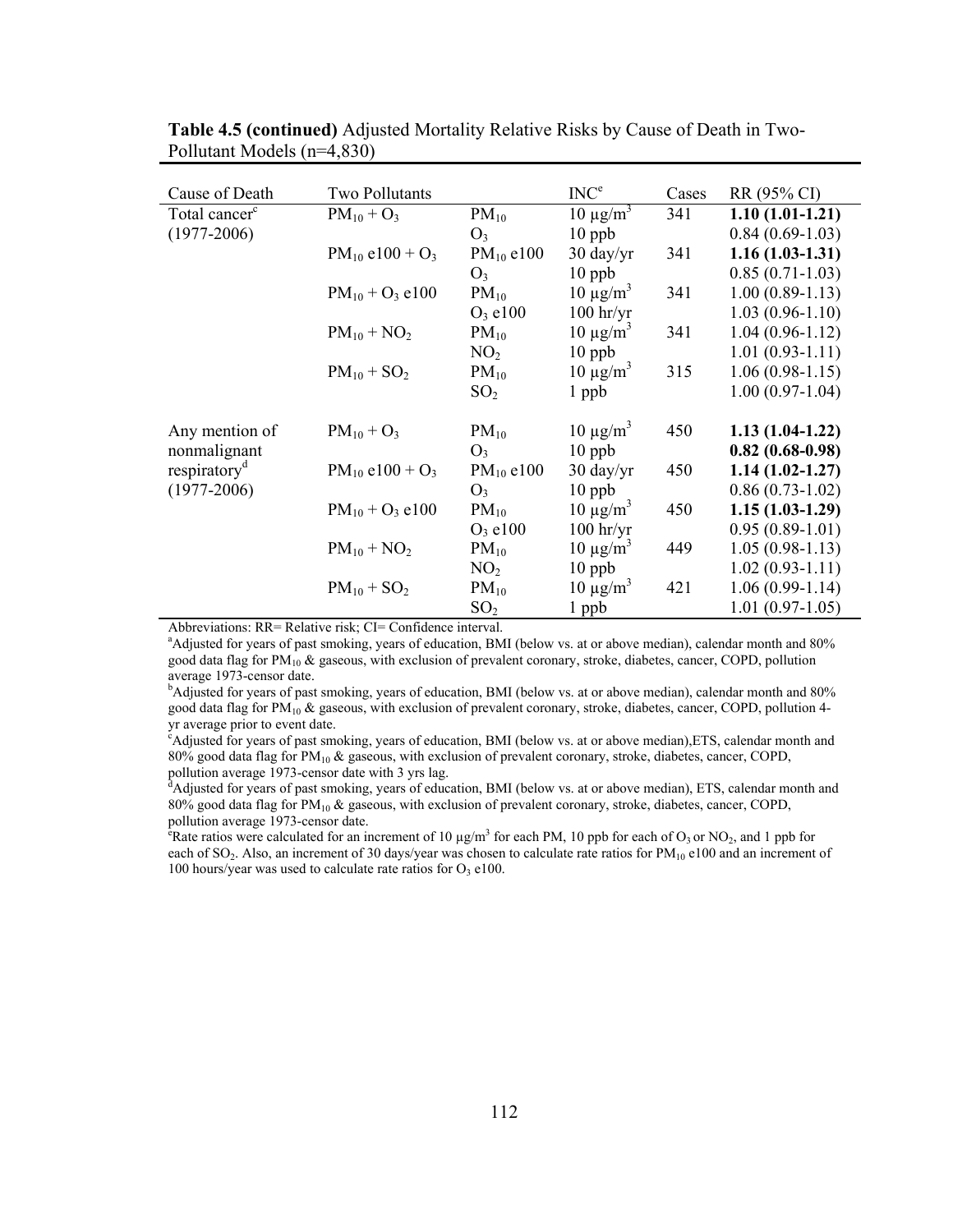

Figure 4.1 Frequency Distribution of Mean Ambient Concentration of PM<sub>10</sub>, 1973-Censoring Month (n=4,830)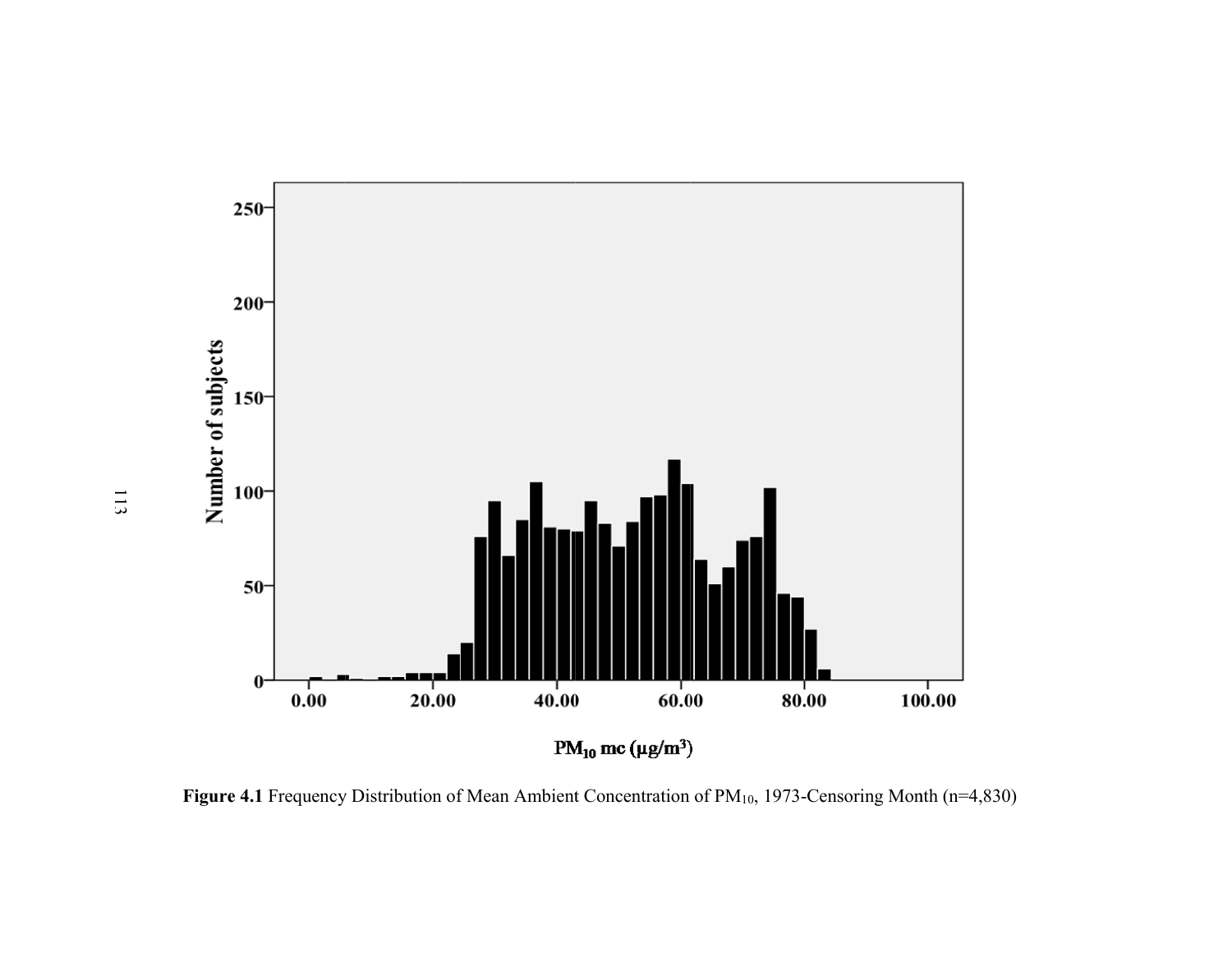

**Figure 4.2** Frequency Distribution of Mean Ambient Concentration of O3, 1973-Censoring Month (n=4,830)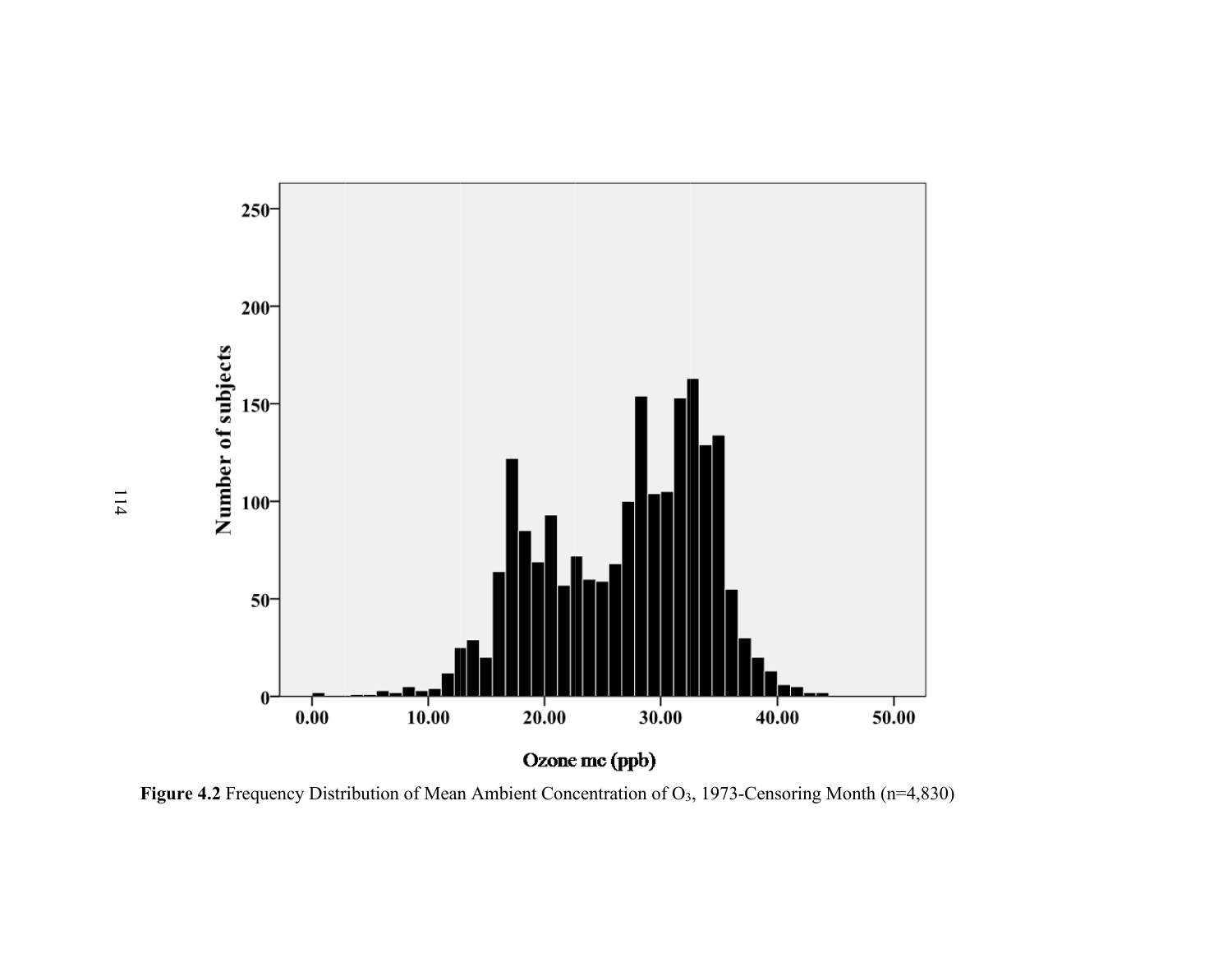

Figure 4.3 Frequency Distribution of Mean Ambient Concentration of NO<sub>2</sub>, 1973-Censoring Month (n=4,830)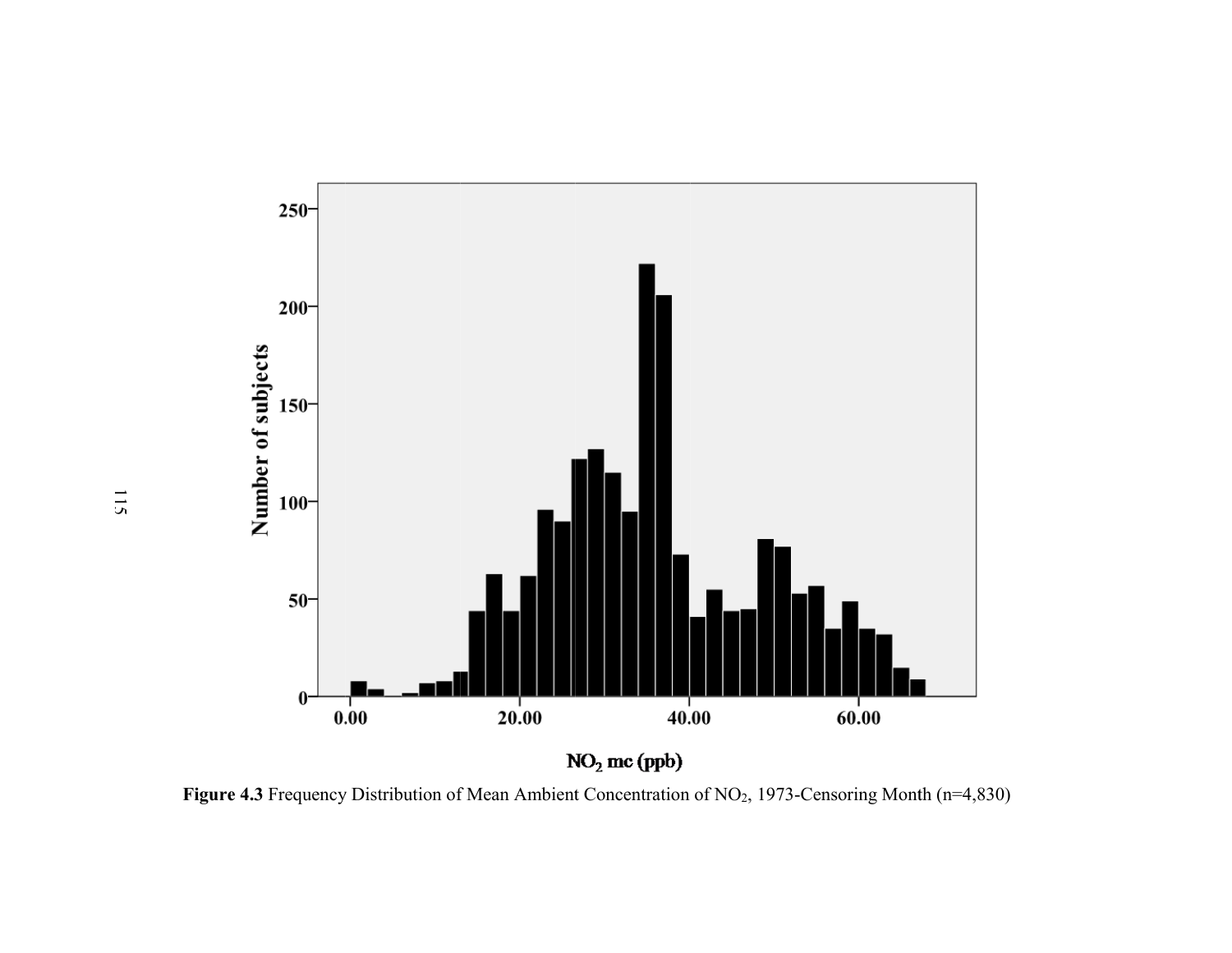

Figure 4.4 Frequency Distribution of Mean Ambient Concentration of SO<sub>2</sub>, 1973-Censoring Month (n=4,830)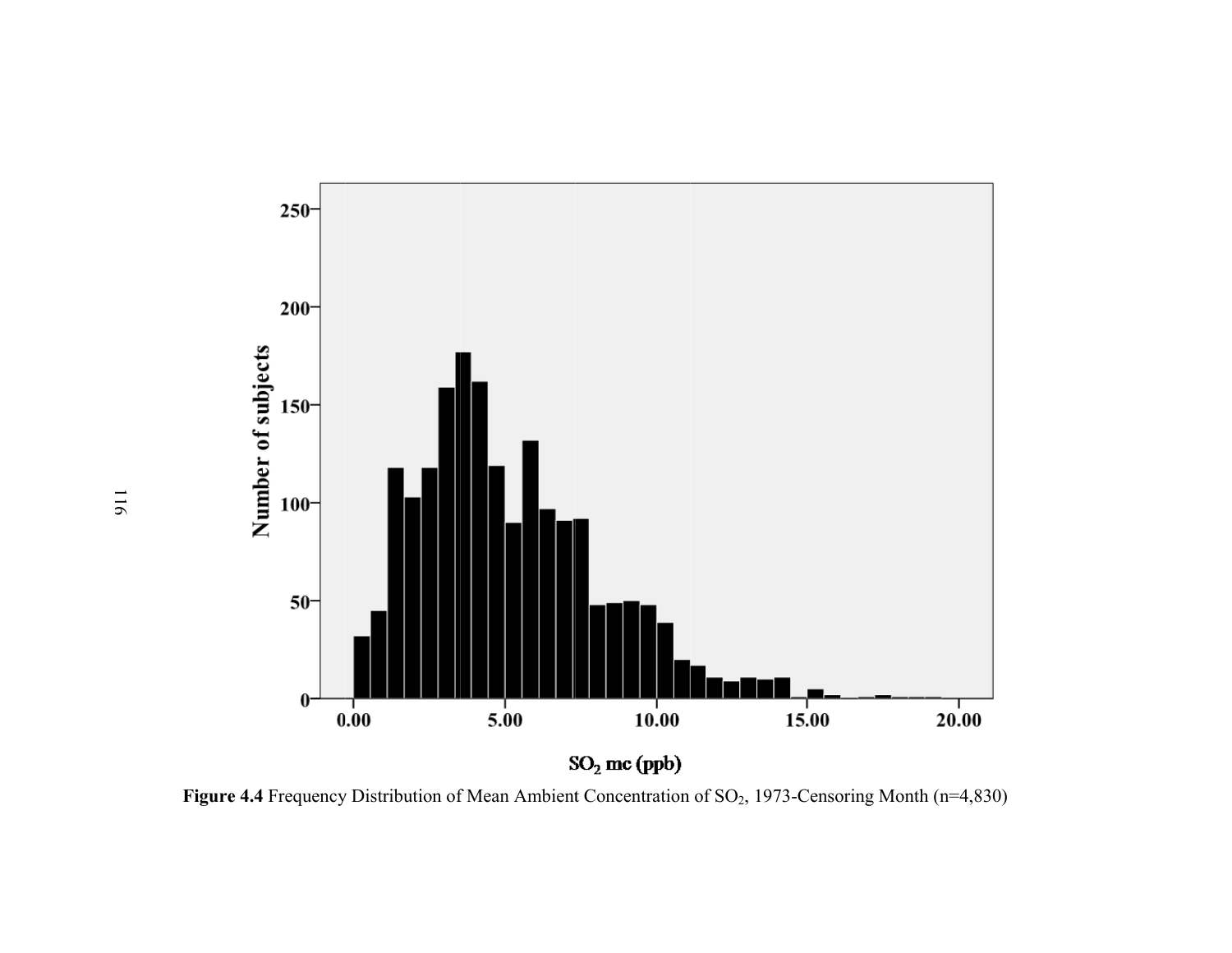

**Figure 4.5** Frequency Distribution of Days per Year in Excess of 100  $\mu$ g/m<sup>3</sup> PM<sub>10</sub>, 1973-Censoring Month (n=4,830)